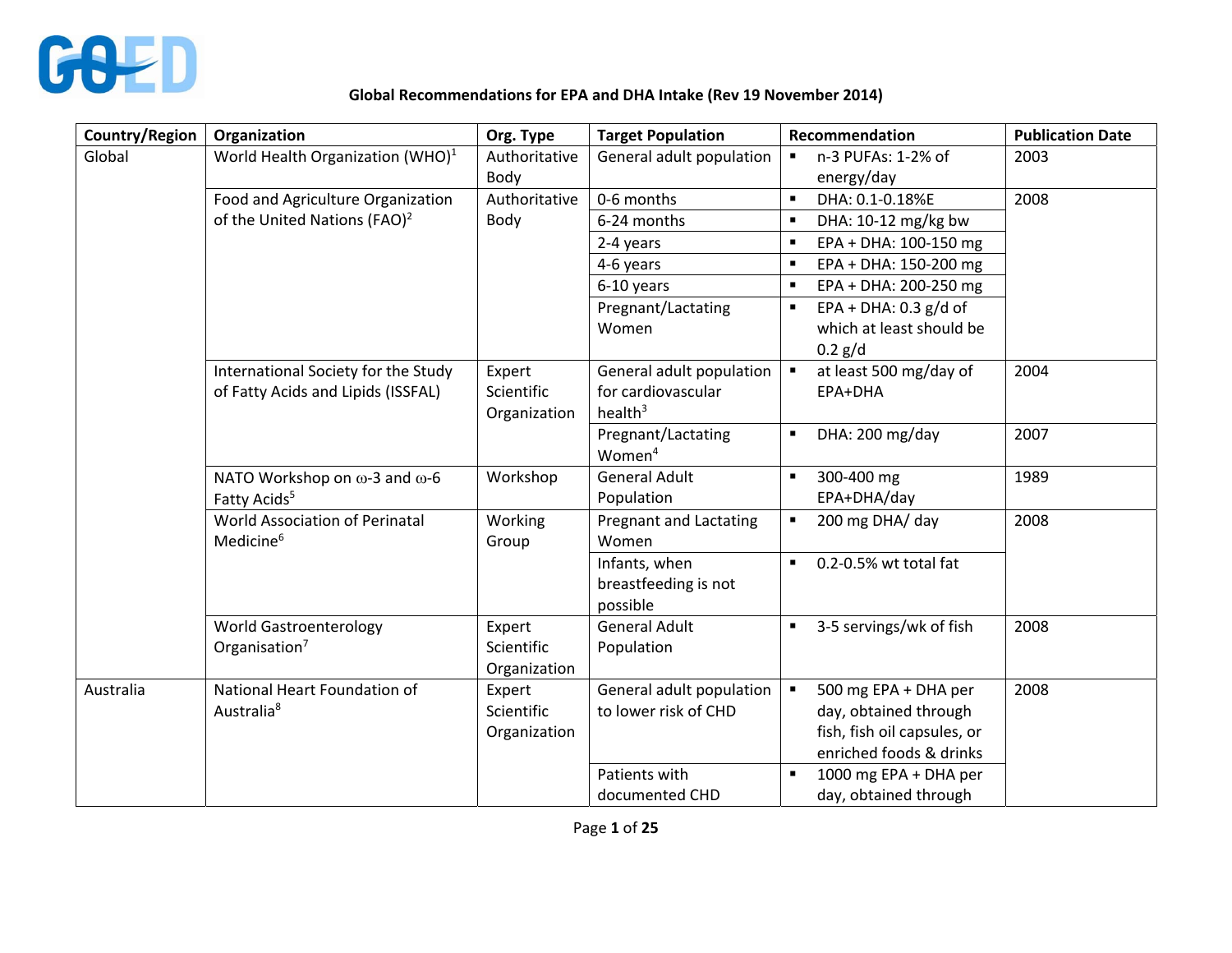| Country/Region | Organization                        | Org. Type     | <b>Target Population</b> | Recommendation                                         | <b>Publication Date</b> |
|----------------|-------------------------------------|---------------|--------------------------|--------------------------------------------------------|-------------------------|
|                |                                     |               |                          | fish, fish oil capsules, or<br>enriched foods & drinks |                         |
|                |                                     |               | Patients with            | 1200mg of EPA + DHA per<br>$\blacksquare$              |                         |
|                |                                     |               | hypertriglyceridemia     | day, obtained through                                  |                         |
|                |                                     |               |                          | fish, fish oil capsules or                             |                         |
|                |                                     |               |                          | enriched foods & drinks                                |                         |
|                |                                     |               |                          | as first-line therapy                                  |                         |
|                |                                     |               |                          | Increase to 4000 mg of                                 |                         |
|                |                                     |               |                          | EPA +DHA per day, as                                   |                         |
|                |                                     |               |                          | needed.                                                |                         |
|                | Australian & New Zealand Health     | Authoritative | Infants (0-12 mo)        | 0.5 g n-3 polyunsaturated<br>$\blacksquare$            | 2006                    |
|                | Authorities (Department of Health & | <b>Bodies</b> |                          | fats/day adequate intake                               |                         |
|                | Ageing, National Health & Medical   |               | Boys & Girls (1-3 yrs)   | $\blacksquare$<br>40 mg total LC n-3                   |                         |
|                | Research Council) <sup>9</sup>      |               |                          | (DHA+EPA+DPA) / day                                    |                         |
|                |                                     |               |                          | adequate intake                                        |                         |
|                |                                     |               | Boys & Girls (4-8 yrs)   | 55 mg total LC n-3<br>$\blacksquare$                   |                         |
|                |                                     |               |                          | (DHA+EPA+DPA) / day                                    |                         |
|                |                                     |               |                          | adequate intake                                        |                         |
|                |                                     |               | Boys & Girls (9-13 yrs)  | 70 mg total LC n-3                                     |                         |
|                |                                     |               |                          | (DHA+EPA+DPA) / day                                    |                         |
|                |                                     |               |                          | adequate intake                                        |                         |
|                |                                     |               | Boys (14-18 yrs)         | 125 mg total LC n-3<br>$\blacksquare$                  |                         |
|                |                                     |               |                          | (DHA+EPA+DPA) / day                                    |                         |
|                |                                     |               |                          | adequate intake                                        |                         |
|                |                                     |               | Girls (14-18 yrs)        | 85 mg total LC n-3<br>٠                                |                         |
|                |                                     |               |                          | (DHA+EPA+DPA) / day                                    |                         |
|                |                                     |               |                          | adequate intake                                        |                         |
|                |                                     |               | Men (19+ yrs)            | 160 mg total LC n-3<br>$\blacksquare$                  |                         |
|                |                                     |               |                          | (DHA+EPA+DPA) per day                                  |                         |
|                |                                     |               |                          | adequate intake                                        |                         |
|                |                                     |               | Women (19+ yrs)          | 90 mg total LC n-3<br>$\blacksquare$                   |                         |
|                |                                     |               |                          | (DHA+EPA+DPA) / day                                    |                         |
|                |                                     |               |                          | adequate intake                                        |                         |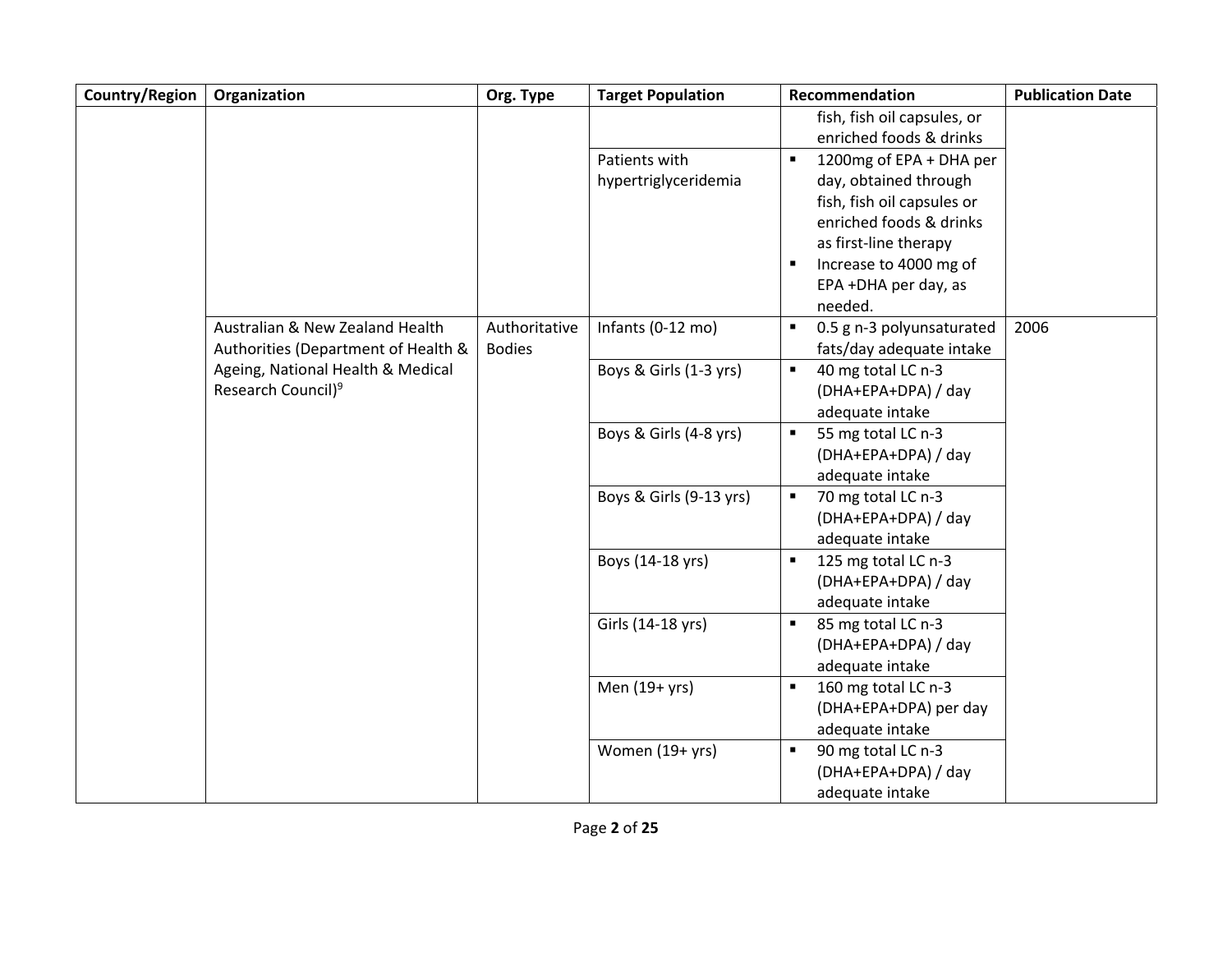| Country/Region | Organization                                                                     | Org. Type                            | <b>Target Population</b>                                            | Recommendation                                                                                    | <b>Publication Date</b> |
|----------------|----------------------------------------------------------------------------------|--------------------------------------|---------------------------------------------------------------------|---------------------------------------------------------------------------------------------------|-------------------------|
|                |                                                                                  |                                      | Pregnancy (14 -18 yrs)                                              | 110 mg total LC n-3<br>$\blacksquare$<br>(DHA+EPA+DPA) / day                                      |                         |
|                |                                                                                  |                                      | Pregnancy (19-50 yrs)                                               | 115 mg total LC n-3<br>(DHA+EPA+DPA) / day                                                        |                         |
|                |                                                                                  |                                      | Lactating (14-18 yrs)                                               | 140 mg LC n-3<br>$\blacksquare$<br>(DHA+EPA+DPA) / day                                            |                         |
|                |                                                                                  |                                      | Lactating (19-50 yrs)                                               | 145 mg LC n-3<br>$\blacksquare$<br>(DHA+EPA+DPA) / day                                            |                         |
|                |                                                                                  |                                      | Men-Suggested dietary<br>target to reduce chronic<br>disease risk   | 610mg LC n-3<br>(DHA+EPA+DPA) / day                                                               |                         |
|                |                                                                                  |                                      | Women-Suggested<br>dietary target to reduce<br>chronic disease risk | 430mg LC n-3<br>$\blacksquare$<br>(DHA+EPA+DPA) / day                                             |                         |
|                | Defence Science and Technology<br>Organisation, Australian                       | Authoritative<br>Body                | Male soldiers                                                       | 610mg EPA+DPA+DHA/<br>day                                                                         | 2009                    |
|                | Government Department of<br>Defence <sup>10</sup>                                |                                      | Female soldiers                                                     | 430mg EPA+DPA+DHA /<br>$\blacksquare$<br>day                                                      |                         |
| Europe         | Expert Workshop of the European<br>Academy of Nutritional Sciences <sup>11</sup> | Expert<br>Scientific<br>Organization | <b>General Adult</b><br>Population                                  | People who do not eat<br>fish should consider<br>obtaining 200 mg EPA +<br>DHA from other sources | 1998                    |
|                | European Food Safety Authority <sup>12</sup>                                     | Authoritative<br>Body                | <b>General Adult</b><br>Population                                  | 250mg EPA+DHA /day<br>$\blacksquare$                                                              | 2010                    |
|                |                                                                                  |                                      | Pregnant & Lactating<br>Women                                       | 100-200 mg DHA / day in<br>$\blacksquare$<br>addition to general adult<br>requirements            |                         |
|                |                                                                                  |                                      | Children 7-24 months<br>Children 2-18 years                         | 100 mg DHA / day<br>250mg EPA+DHA /day                                                            |                         |
|                | The PeriLip and EARNEST projects of<br>the European Commission <sup>4</sup>      | Expert<br>Scientific<br>Organization | Pregnant & Lactating<br>Women                                       | 200mg DHA/day<br>$\blacksquare$                                                                   | 2007                    |
|                | Fifth Joint Task Force of the                                                    | Expert                               | <b>General Adult</b>                                                | Fish at least twice a<br>$\blacksquare$                                                           | 2012                    |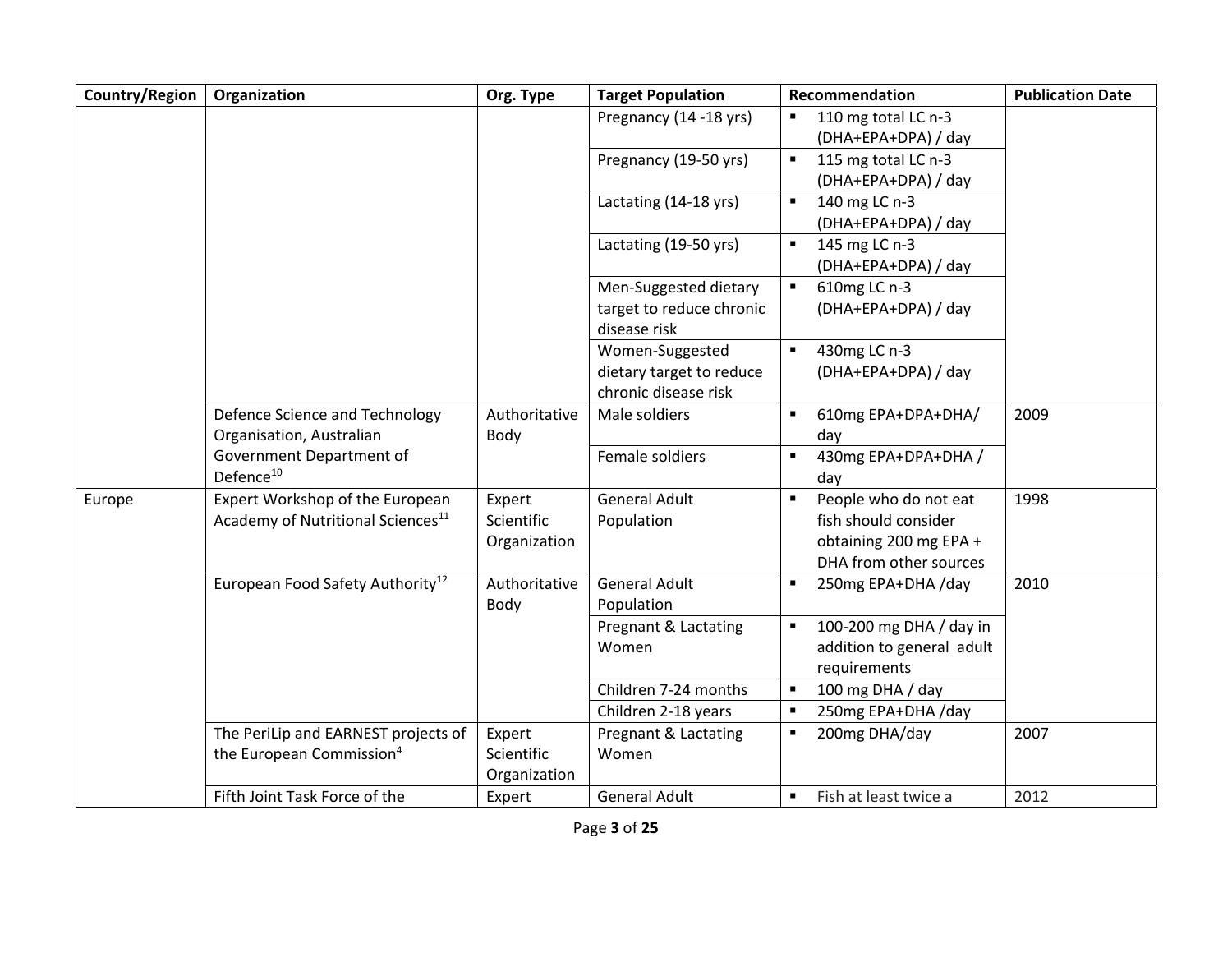| Country/Region | Organization                                                                                                                                                                                                                   | Org. Type                            | <b>Target Population</b>                                                                                                           | Recommendation                                                                                                                                                                                                                                                                                          | <b>Publication Date</b> |
|----------------|--------------------------------------------------------------------------------------------------------------------------------------------------------------------------------------------------------------------------------|--------------------------------------|------------------------------------------------------------------------------------------------------------------------------------|---------------------------------------------------------------------------------------------------------------------------------------------------------------------------------------------------------------------------------------------------------------------------------------------------------|-------------------------|
|                | <b>European Society of Cardiology</b><br>and Other Societies on<br><b>Cardiovascular Disease Prevention</b><br>in Clinical<br>Practice (constituted by<br>representatives of nine societies<br>and by invited experts) $^{13}$ | Scientific<br>Organization           | Population for<br>Cardiovascular Disease<br><b>Risk Reduction</b>                                                                  | week, one of which to be<br>oily fish.                                                                                                                                                                                                                                                                  |                         |
|                | Task Force on<br>the Management of ST-<br>Segment Elevation Acute Myocardial<br>Infarction of<br>the European Society of Cardiology <sup>14</sup>                                                                              | Expert<br>Scientific<br>Organization |                                                                                                                                    | Increase consumption of<br>omega-3 fatty acid (oily<br>fish)<br>Supplementation with 1 g<br>of fish oil in patients with<br>a low intake of oily fish<br>omega-3 supplements<br>٠<br>should be considered in<br>patients who do not<br>tolerate statins,<br>especially if TG >150<br>mg/dL (1.7 mmol/L) | 2008                    |
|                | Task Force for the management of<br>dyslipidaemias of the European<br>Society of Cardiology (ESC) and the<br>European Atherosclerosis Society<br>$(EAS)^{15}$                                                                  | Expert<br>Scientific<br>Organization | <b>General Adult</b><br>Population for<br>Cardiovascular Disease<br><b>Risk Reduction</b><br>Secondary prevention of<br><b>CVD</b> | At least two or three<br>$\blacksquare$<br>portions of fish per week<br>1 g/day n-3 unsaturated<br>$\blacksquare$<br>fats, which is not easy to<br>derive exclusively from<br>natural food sources, and<br>use of nutraceutical<br>and/or pharmacological                                               | 2011                    |
|                | The Task Force for the Diagnosis and<br>Treatment of Acute and                                                                                                                                                                 | Expert<br>Scientific                 | patients with<br>symptomatic (NYHA                                                                                                 | supplements may be<br>considered<br>An n-3 PUFAf preparation<br>may be considered to reduce                                                                                                                                                                                                             | 2012                    |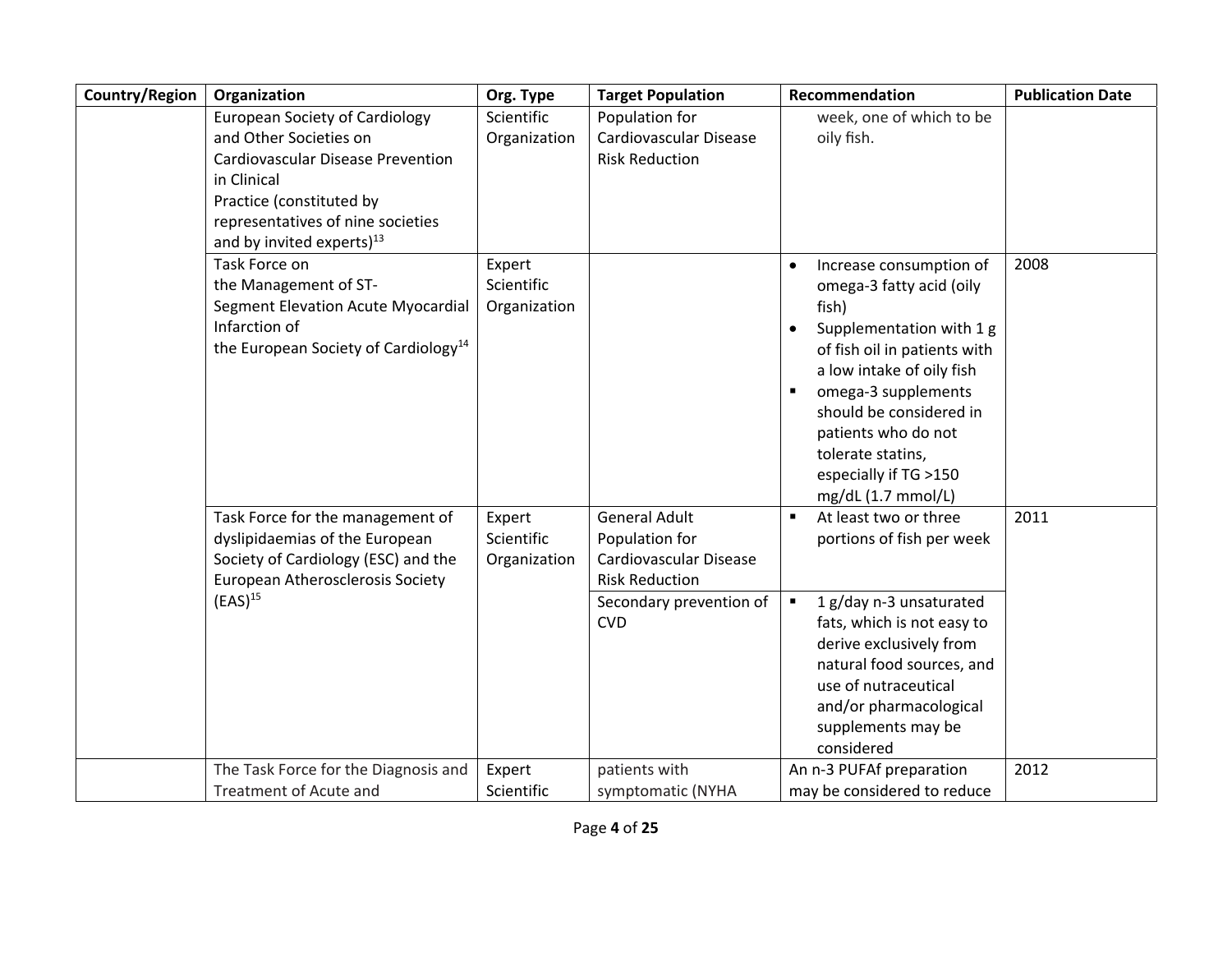| Country/Region | Organization                                 | Org. Type     | <b>Target Population</b>         | Recommendation                            | <b>Publication Date</b> |
|----------------|----------------------------------------------|---------------|----------------------------------|-------------------------------------------|-------------------------|
|                | Chronic Heart Failure 2012 of the            | Organization  | class II-IV) systolic heart      | the risk of death and the risk            |                         |
|                | European Society of Cardiology.              |               | failure                          | of cardiovascular                         |                         |
|                | Developed in collaboration with the          |               |                                  | hospitalization in patients               |                         |
|                | Heart Failure Association (HFA)              |               |                                  | treated with an ACE inhibitor             |                         |
|                | of the ESC <sup>64</sup>                     |               |                                  | (or ARB), beta-blocker, and               |                         |
|                |                                              |               |                                  | an MRA (or ARB)                           |                         |
| France         | AFFSA <sup>16</sup>                          | Authoritative | <b>General Adult</b>             | 500 mg EPA + DHA / day<br>$\blacksquare$  | 2010                    |
|                |                                              | Body          | Population                       | 250 mg EPA / day<br>$\blacksquare$        |                         |
|                |                                              |               |                                  | 250 mg DHA / day<br>$\blacksquare$        |                         |
|                |                                              |               | Metabolic Syndrome-              | 500 mg EPA + DHA / day                    |                         |
|                |                                              |               | Diabetes-Obesity Risk            |                                           |                         |
|                |                                              |               | Reduction                        |                                           |                         |
|                |                                              |               | Cardiovascular Risk              | 500-750 mg EPA + DHA /<br>$\blacksquare$  |                         |
|                |                                              |               | Reduction                        | day                                       |                         |
|                |                                              |               | <b>Breast &amp; Colon Cancer</b> | 500 mg EPA + DHA / day<br>$\blacksquare$  |                         |
|                |                                              |               | <b>Risk Reduction</b>            |                                           |                         |
|                |                                              |               | Neuropsychiatric Risk            | >200-300 mg EPA + DHA /<br>$\blacksquare$ |                         |
|                |                                              |               | Reduction                        | day                                       |                         |
|                |                                              |               | Age-Related Macular              | 500 mg EPA + DHA / day<br>$\blacksquare$  |                         |
|                |                                              |               | <b>Degeneration Risk</b>         |                                           |                         |
|                |                                              |               | Reduction                        |                                           |                         |
|                |                                              |               | Infants (0-6 months)             | 0.32% of fats from DHA<br>$\blacksquare$  |                         |
|                |                                              |               |                                  | EPA < DHA<br>$\blacksquare$               |                         |
|                |                                              |               | Infants & Toddlers (6            | 70mg DHA /day<br>$\blacksquare$           |                         |
|                |                                              |               | months to 3 years)               |                                           |                         |
|                |                                              |               | Children (3-9 years)             | 125mg DHA /day<br>$\blacksquare$          |                         |
|                |                                              |               |                                  | 250mg EPA+DHA /day<br>$\blacksquare$      |                         |
|                |                                              |               | Adolescents (9 to 18             | 250mg DHA /day<br>$\blacksquare$          |                         |
|                |                                              |               | years)                           | 250mg EPA+DHA /day<br>$\blacksquare$      |                         |
|                |                                              |               | Pregnant & Lactating             | 250mg DHA /day<br>$\blacksquare$          |                         |
|                |                                              |               | Women                            | 250mg EPA+DHA day<br>$\blacksquare$       |                         |
| Austria        | Austrian Society for Nutrition <sup>17</sup> | Expert        | General adult population         | 250mg LCPUFA / day for<br>$\blacksquare$  | 2008                    |
|                |                                              | Scientific    |                                  | primary prevention of                     |                         |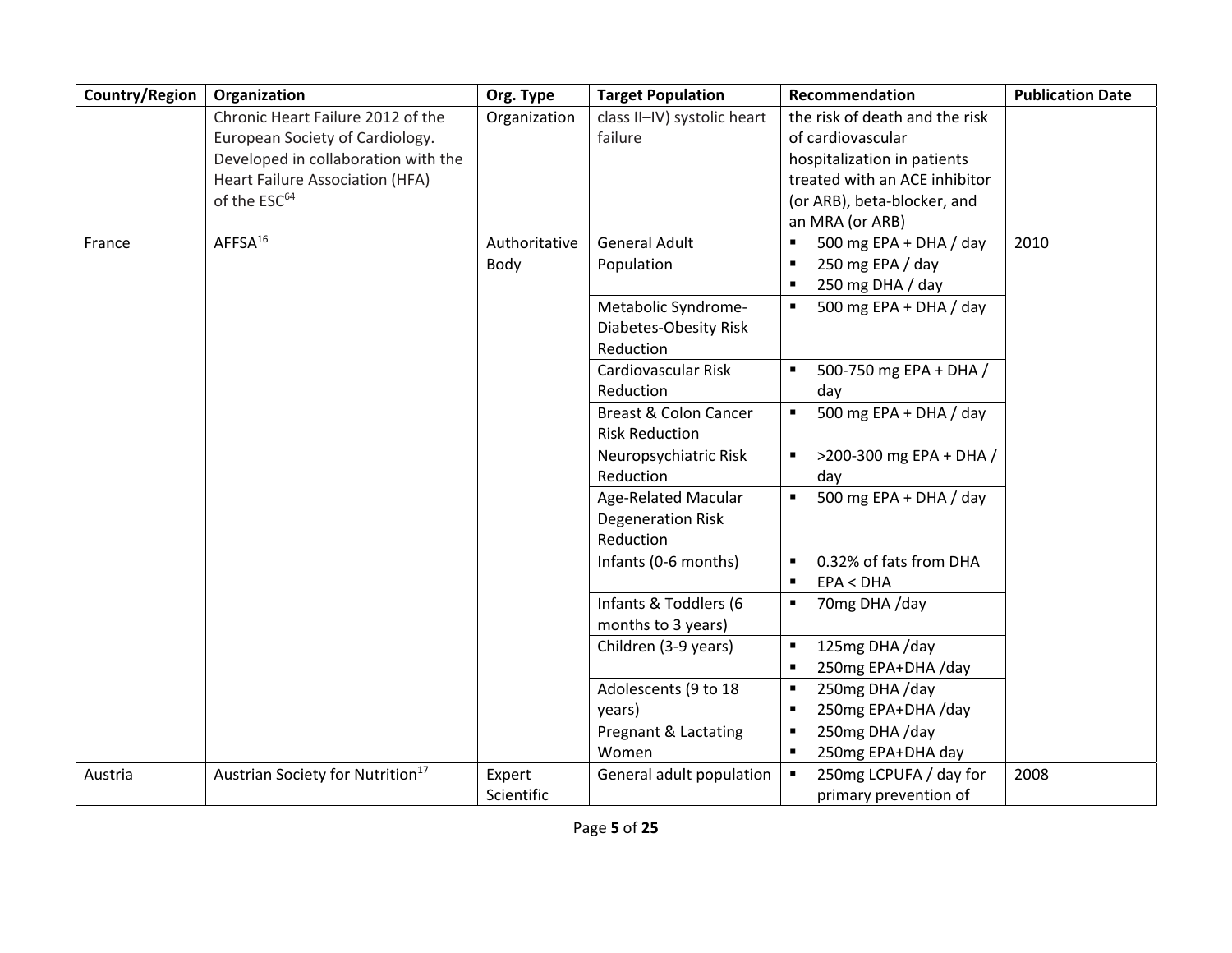| Country/Region | Organization                                                  | Org. Type                            | <b>Target Population</b>    | Recommendation                                                                                                                                                                                                                                                                                                                                                  | <b>Publication Date</b> |
|----------------|---------------------------------------------------------------|--------------------------------------|-----------------------------|-----------------------------------------------------------------------------------------------------------------------------------------------------------------------------------------------------------------------------------------------------------------------------------------------------------------------------------------------------------------|-------------------------|
|                |                                                               | Organization                         |                             | <b>CVD</b>                                                                                                                                                                                                                                                                                                                                                      |                         |
|                |                                                               |                                      | General adult population    | 0.5% of energy total n-3<br>$\blacksquare$<br>PUFA intake                                                                                                                                                                                                                                                                                                       |                         |
|                |                                                               |                                      | <b>CHD Patients</b>         | 1g LCPUFA / day for<br>$\blacksquare$<br>secondary prevention of<br><b>CVD</b>                                                                                                                                                                                                                                                                                  |                         |
|                |                                                               |                                      | Pregnant & nursing<br>women | At least 200mg DHA / day<br>$\blacksquare$                                                                                                                                                                                                                                                                                                                      |                         |
| Germany        | German Society for Nutrition <sup>17</sup>                    | Expert<br>Scientific<br>Organization | General adult population    | 250mg LCPUFA / day for<br>$\blacksquare$<br>primary prevention of<br><b>CVD</b>                                                                                                                                                                                                                                                                                 | 2008                    |
|                |                                                               |                                      | General adult population    | 0.5% of energy total n-3<br>$\blacksquare$<br>PUFA intake                                                                                                                                                                                                                                                                                                       |                         |
|                |                                                               |                                      | <b>CHD Patients</b>         | 1g LCPUFA / day for<br>$\blacksquare$<br>secondary prevention of<br><b>CVD</b>                                                                                                                                                                                                                                                                                  |                         |
|                |                                                               |                                      | Pregnant & nursing<br>women | At least 200mg DHA / day<br>п                                                                                                                                                                                                                                                                                                                                   |                         |
|                | Healthy Start - Young Family<br>Network <sup>25, 45, 57</sup> | Expert<br>Scientific<br>Organization | Pregnant women              | to supply the<br>$\bullet$<br>recommended<br>200mg/day of DHA,<br>consume 2 servings/wk<br>of marine fish, including<br>at least one serving of<br>fatty sea fish (such as<br>mackerel, Herring,<br>sardines, salmon)<br>pregnant women who do<br>not regularly consume<br>fish, the use of<br>supplements with the<br>Omega-3 fatty acid DHA<br>is recommended | 2012-2013               |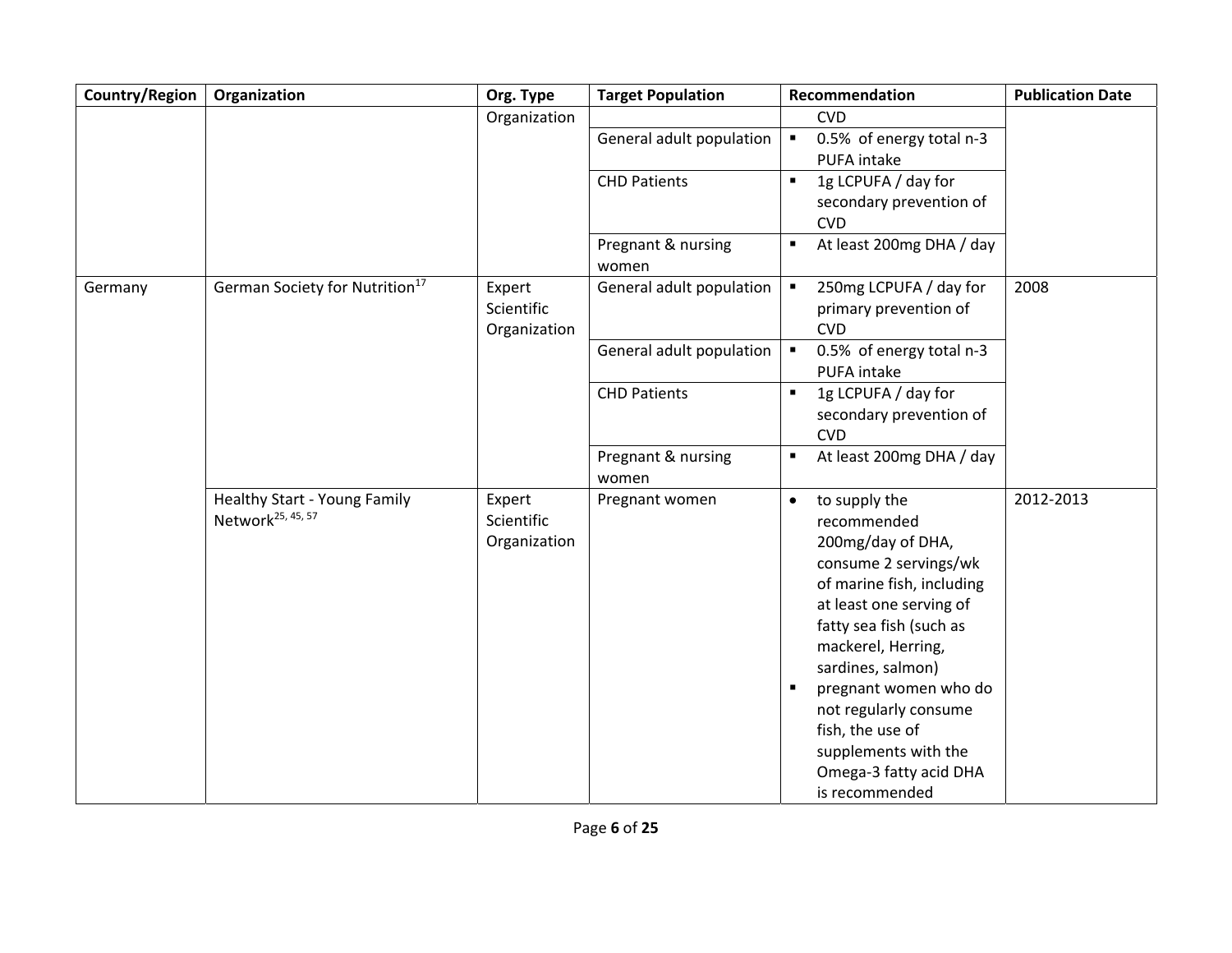| Country/Region | Organization                                                                        | Org. Type                            | <b>Target Population</b>                                | Recommendation                                                                                                                                                                                           | <b>Publication Date</b> |
|----------------|-------------------------------------------------------------------------------------|--------------------------------------|---------------------------------------------------------|----------------------------------------------------------------------------------------------------------------------------------------------------------------------------------------------------------|-------------------------|
| Switzerland    | Swiss Society for Nutrition Research<br>/ Swiss Nutrition Association <sup>17</sup> | Expert<br>Scientific<br>Organization | General adult population<br>General adult population    | 250mg LCPUFA / day for<br>primary prevention of<br><b>CVD</b><br>0.5% of energy total n-3<br>×<br>PUFA intake                                                                                            | 2008                    |
|                |                                                                                     |                                      | <b>CHD Patients</b>                                     | 1g LCPUFA / day for<br>secondary prevention of<br><b>CVD</b>                                                                                                                                             |                         |
|                |                                                                                     |                                      | Pregnant & nursing<br>women                             | At least 200mg DHA / day<br>п                                                                                                                                                                            |                         |
| Poland         | Polish Gynecological Society <sup>60</sup>                                          | Scientific<br>Organization           | Pregnant Women                                          | pregnant women at low<br>$\blacksquare$<br>risk of preterm birth<br>should take at least 600<br>mg/day DHA<br>pregnant women at high<br>risk of preterm birth<br>should take at least 1000<br>mg/day DHA | 2014                    |
| Belgium        | Superior Health Council of Belgium <sup>18</sup>                                    | Authoritative<br>Body                | Pregnant & nursing<br>women<br>General adult population | 250mg DHA / day<br>Two servings of fatty                                                                                                                                                                 | 2004                    |
|                |                                                                                     |                                      | (primary<br>cardioprevention)                           | fish/wk                                                                                                                                                                                                  |                         |
|                |                                                                                     |                                      | secondary<br>cardioprevention                           | 1g EPA+DHA per day                                                                                                                                                                                       |                         |
| Netherlands    | Health Council of the Netherlands                                                   | Authoritative<br>Body                | 0-5 months $^{19}$                                      | $\blacksquare$<br>DHA: 20 mg/kg/day                                                                                                                                                                      | 2001                    |
|                |                                                                                     |                                      | $6-11$ months <sup>19</sup>                             | N-3 fatty acids from fish:<br>15-20 mg/kg/day                                                                                                                                                            |                         |
|                |                                                                                     |                                      | 1-18 years old $^{19}$                                  | N-3 fatty acids from fish:<br>$\blacksquare$<br>15-20 mg/kg/day                                                                                                                                          |                         |
|                |                                                                                     |                                      | 19 years $+^{19}$                                       | N-3 fatty acids from fish:<br>$\blacksquare$<br>20 mg/kg/day                                                                                                                                             |                         |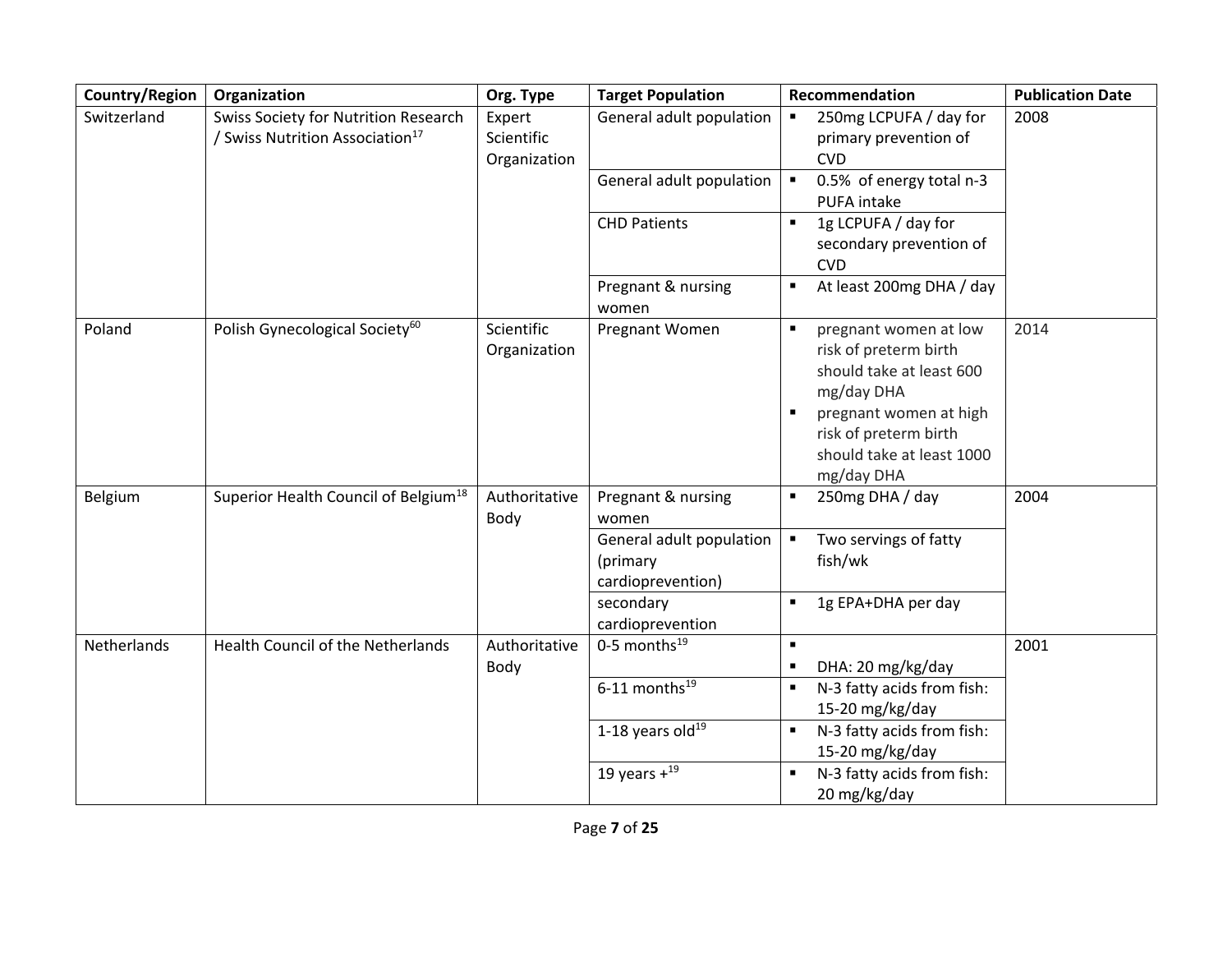| Country/Region | Organization                                                        | Org. Type                            | <b>Target Population</b>                 | Recommendation                                                                                                                                                                                                | <b>Publication Date</b> |
|----------------|---------------------------------------------------------------------|--------------------------------------|------------------------------------------|---------------------------------------------------------------------------------------------------------------------------------------------------------------------------------------------------------------|-------------------------|
|                |                                                                     |                                      | Pregnant women <sup>19</sup>             | N-3 fatty acids from fish:<br>$\blacksquare$<br>20 mg/kg/day                                                                                                                                                  |                         |
|                |                                                                     |                                      | Lactating women <sup>19</sup>            | N-3 fatty acids form fish:<br>$\blacksquare$<br>20 mg/kg/day                                                                                                                                                  |                         |
|                |                                                                     |                                      | Adults <sup>20</sup>                     | n-3 fatty acids from fish:<br>$\bullet$<br>450 mg/day                                                                                                                                                         | 2006                    |
| Scandinavia    | Nordic Council of Ministers <sup>21</sup>                           | Authoritative<br>Body                | 6-11 months                              | n-3 fatty acids should<br>$\blacksquare$<br>contribute at least 1 E%                                                                                                                                          | 2013                    |
|                |                                                                     |                                      | 12-23 months                             | n-3 fatty acids should<br>$\blacksquare$<br>contribute at least 0.5 E%                                                                                                                                        |                         |
|                |                                                                     |                                      | Adults and children from<br>2 yrs of age | n-3 fatty acids should<br>$\blacksquare$<br>contribute at least 1.0 E%                                                                                                                                        |                         |
|                |                                                                     |                                      | Pregnant & Lactating<br>Women            | 1 E% from n-3 fatty acids<br>$\blacksquare$<br>of which 200 mg/d<br>should be DHA                                                                                                                             |                         |
| United Kingdom | British Nutrition Foundation <sup>22</sup>                          | Expert<br>Scientific<br>Organization | Adults, 19-50 yrs                        | $\blacksquare$<br>one to two portions of<br>oil-rich fish per week,<br>which will provide around<br>2-3g of the very long<br>chain n-3 fatty acids<br>weekly intake of 1.5g of<br>$\blacksquare$<br>EPA + DHA | 1999                    |
|                | Committee on Medical Aspects of<br>Food Policy (COMA) <sup>23</sup> | Authoritative<br>Body                | <b>Adults</b>                            | at least two portions of<br>fish, of which one should<br>be oily, weekly<br>n-3 PUFA intake: 0.2<br>$\blacksquare$<br>$g$ /day                                                                                | 1994                    |
|                | Scientific Advisory Committee on<br>Nutrition (SACN) <sup>24</sup>  | Authoritative<br>Body                | <b>Adults</b>                            | at least two portions of<br>fish, of which one should<br>be oily, weekly<br>n-3 PUFA intake: 0.45<br>$\blacksquare$<br>g/day                                                                                  | 2004                    |
|                | National Institute for Health and                                   | Authoritative                        | People at high risk of or                | consume at least two                                                                                                                                                                                          | 2008                    |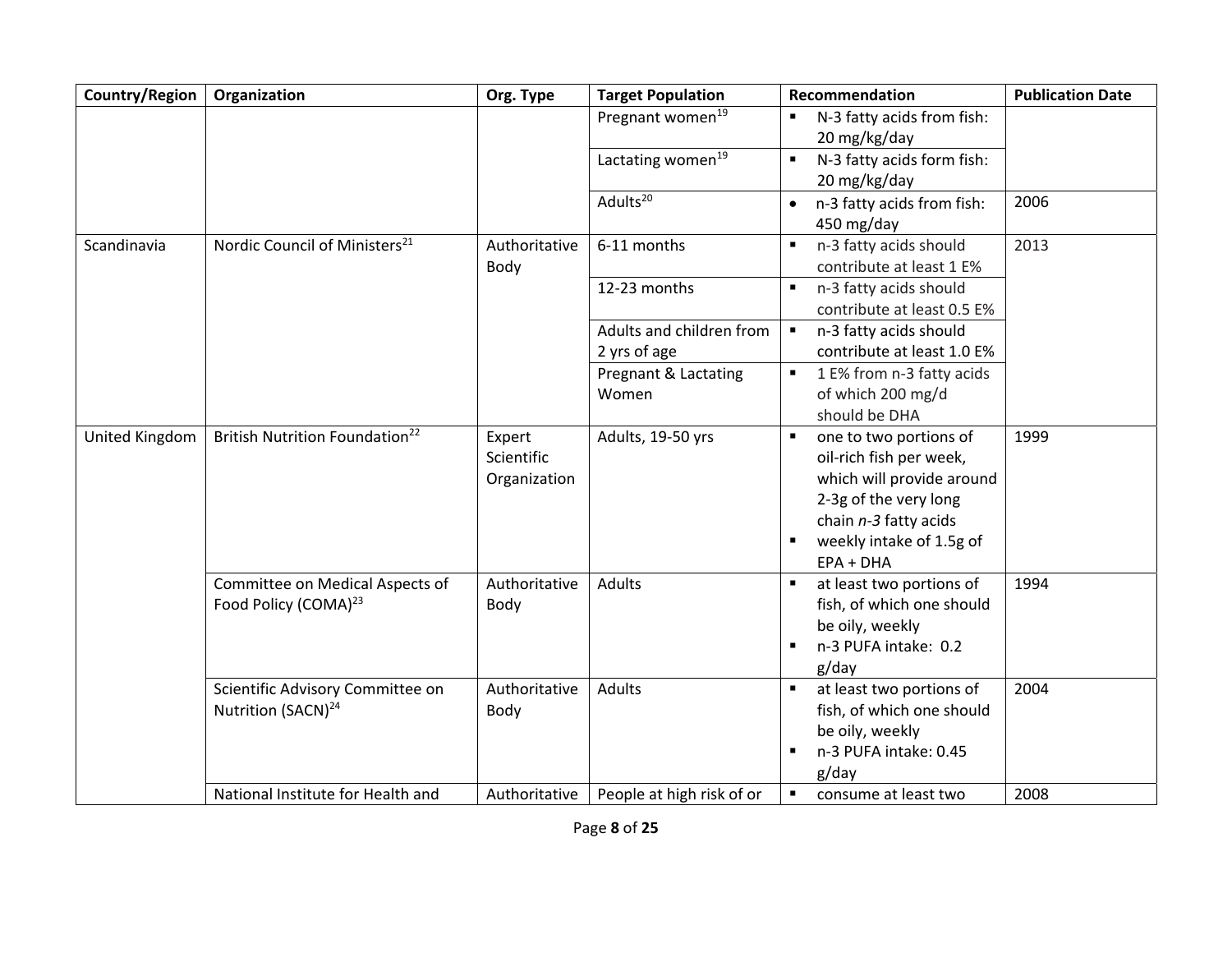| Country/Region | Organization                                                                                                                                 | Org. Type                            | <b>Target Population</b>                                                                  | Recommendation                                                                                                                                                                                                                                                    | <b>Publication Date</b> |
|----------------|----------------------------------------------------------------------------------------------------------------------------------------------|--------------------------------------|-------------------------------------------------------------------------------------------|-------------------------------------------------------------------------------------------------------------------------------------------------------------------------------------------------------------------------------------------------------------------|-------------------------|
|                | Clinical Excellence (May 2008) <sup>26</sup>                                                                                                 | Body                                 | with CVD                                                                                  | portions of fish per week,<br>including a portion of oily<br>fish                                                                                                                                                                                                 |                         |
|                | Joint British Societies <sup>27</sup>                                                                                                        | Expert<br>Scientific<br>Organization | <b>General Adult</b><br>Population                                                        | Regular intake of fish and<br>$\blacksquare$<br>other sources of omega 3<br>fatty acids (at least two<br>servings of fish per week)                                                                                                                               | 2005                    |
|                | Irish Heart Foundation <sup>54</sup>                                                                                                         | Expert<br>Scientific<br>Organization | <b>General Adult</b><br>Population                                                        | 200 mg/day long-chain<br>П<br>fatty acids                                                                                                                                                                                                                         |                         |
|                | British Dietetic Association <sup>66</sup>                                                                                                   | Expert<br>Scientific<br>Organization | <b>General Population</b>                                                                 | Two Portions per week of<br>$\blacksquare$<br>fish, one of which should<br>be oily; equals ~450mg<br>EPA+DHA                                                                                                                                                      | 2014                    |
|                | National Collaborating Center for<br>Primary Care <sup>28</sup>                                                                              | Expert<br>Scientific<br>Organization | <b>General Adult</b><br>Population                                                        | At least two servings of<br>$\blacksquare$<br>omega-3 fatty acid<br>containing fish per week                                                                                                                                                                      | 2007                    |
|                |                                                                                                                                              |                                      | People with Established<br><b>CVD</b>                                                     | At least two servings of<br>П<br>omega-3 fatty acid<br>containing fish per week<br>week)                                                                                                                                                                          |                         |
| Italy          | Italian Ministry of Health <sup>52</sup>                                                                                                     | Authoritative<br>Body                | <b>Pregnant and Nursing</b><br>Women                                                      | Vegan women should<br>consume foods rich in<br><b>DHA</b>                                                                                                                                                                                                         | 2007                    |
| Spain          | Spanish Society of Intensive Care<br>Medicine and Coronary Units and<br>Spanish Society of Parenteral and<br>Enteral Nutrition <sup>29</sup> | Expert<br>Scientific<br>Organization | Individuals with acute<br>coronary syndrome and<br>patients with chronic<br>heart failure | Administration of 1 g/day<br>$\blacksquare$<br>of omega-3 (EPA+DHA) in<br>the form of fish oil can<br>prevent sudden death in<br>the treatment of acute<br>coronary syndrome and<br>can also help to reduce<br>hospital admission for<br>cardiovascular events in | 2011                    |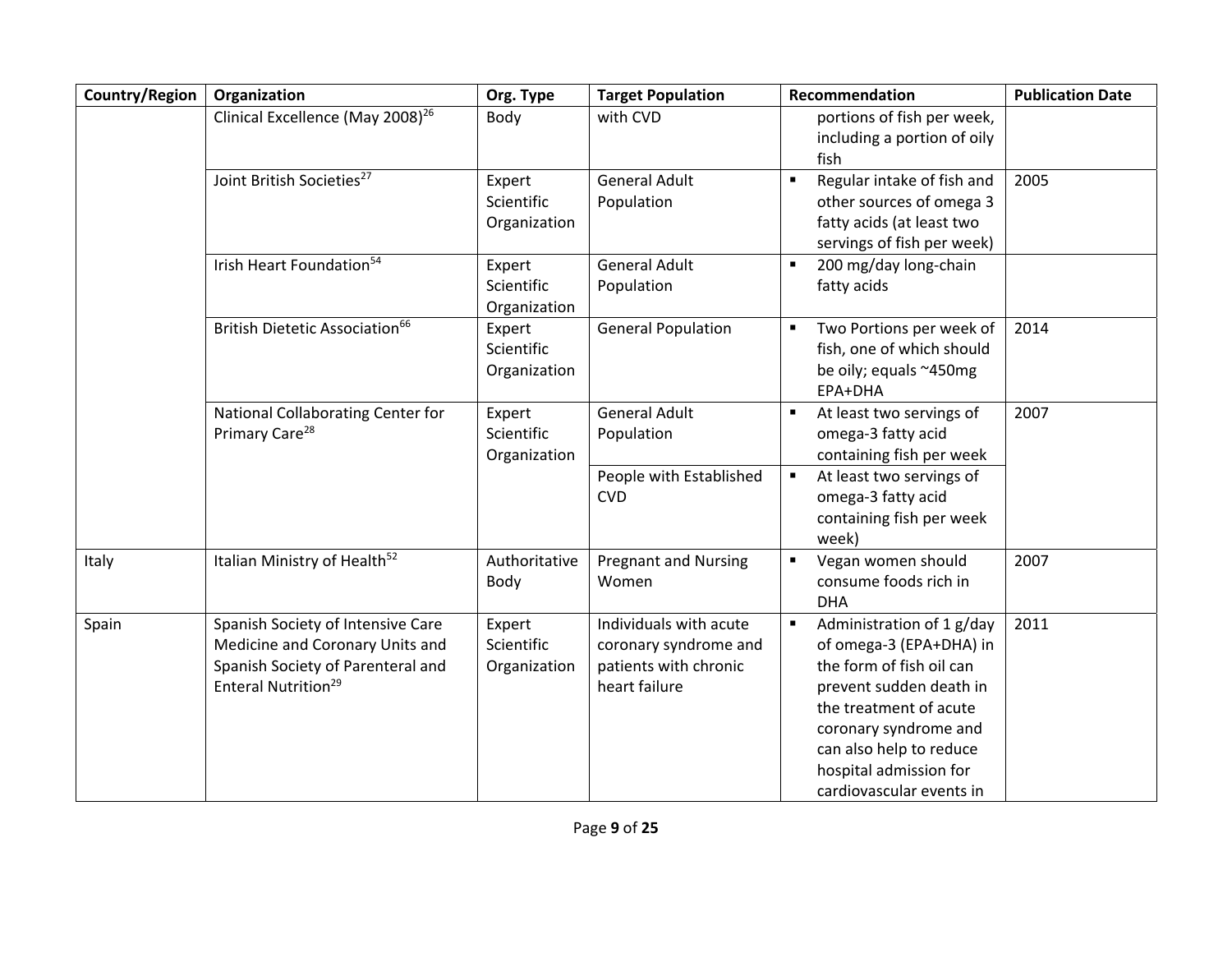| Country/Region       | Organization                                                                                                                                 | Org. Type                            | <b>Target Population</b>                                                                     | Recommendation                                                                                              | <b>Publication Date</b> |
|----------------------|----------------------------------------------------------------------------------------------------------------------------------------------|--------------------------------------|----------------------------------------------------------------------------------------------|-------------------------------------------------------------------------------------------------------------|-------------------------|
|                      |                                                                                                                                              |                                      |                                                                                              | patients with chronic<br>heart failure                                                                      |                         |
|                      | Spanish Society of Intensive Care<br>Medicine and Coronary Units and<br>Spanish Society of Parenteral and<br>Enteral Nutrition <sup>30</sup> | Expert<br>Scientific<br>Organization | patients with acute lung<br>injury (ALI) or acute<br>respiratory distress<br>syndrome (ARDS) | An enteral diet enriched<br>$\blacksquare$<br>with ω-3 diet fatty acids<br>may have a beneficial<br>effects | 2011                    |
| Russia               | Customs Union Commission <sup>61</sup>                                                                                                       | Authoritative<br>Body                | Adults                                                                                       | EPA 600 mg<br>٠<br>DHA 700 mg<br>$\blacksquare$                                                             | 2010                    |
| Brazil               | Brazilian Society of Cardiology <sup>31</sup>                                                                                                | Expert<br>Scientific<br>Organization | Patients with coronary<br>artery disease                                                     | supplementation of 1 g /<br>П<br>day of omega-3 (EPA +<br>DHA) capsules                                     | 2007                    |
|                      | <b>Brazilian Nutrology Association</b><br>$(ABRAN)^{65}$                                                                                     | Expert<br>Scientific                 | Women who are<br>pregnant or lactating                                                       | 200 mg/day DHA<br>$\blacksquare$                                                                            | 2014                    |
|                      |                                                                                                                                              | Organization                         | Infants $<$ 6 months                                                                         | 0.2 to 0.5% of total lipids as<br><b>DHA</b>                                                                | 2014                    |
| <b>United States</b> | Institute of Medicine <sup>32</sup>                                                                                                          | Authoritative<br>Body                | Boys & Girls 1-3 yrs                                                                         | ALA: 0.7 g/day of which $\sim$<br>$\blacksquare$<br>10% EPA+DHA                                             | 2005                    |
|                      |                                                                                                                                              |                                      | Boys & Girls 4-8 yrs                                                                         | ALA: 0.9 g/day of which $\sim$<br>10% EPA+DHA                                                               |                         |
|                      |                                                                                                                                              |                                      | Boys 9-13 yrs                                                                                | ALA: 1.2 g/day of which $\sim$<br>$\blacksquare$<br>10% EPA+DHA                                             |                         |
|                      |                                                                                                                                              |                                      | Boys 14-18 yrs                                                                               | ALA: 1.6 g/day of which $\sim$<br>$\blacksquare$<br>10% EPA+DHA                                             |                         |
|                      |                                                                                                                                              |                                      | Girls 9-13 yrs                                                                               | ALA: 1.0 g/day of which $\sim$<br>$\blacksquare$<br>10% EPA+DHA                                             |                         |
|                      |                                                                                                                                              |                                      | Girls 14-18 yrs                                                                              | ALA: 1.1 g/day of which $\sim$<br>$\blacksquare$<br>10% EPA+DHA                                             |                         |
|                      |                                                                                                                                              |                                      | Adult men $\geq$ 19 yrs                                                                      | ALA: 1.6 g/day of which $\sim$<br>10% EPA+DHA                                                               |                         |
|                      |                                                                                                                                              |                                      | Adult women $\geq$ 19 yrs                                                                    | ALA: 1.1 g/day of which $\sim$<br>10% EPA+DHA                                                               |                         |
|                      | American Diabetes Association <sup>55</sup>                                                                                                  | Expert                               | Individuals with diabetes                                                                    | Eat fish (particularly fatty                                                                                | 2013                    |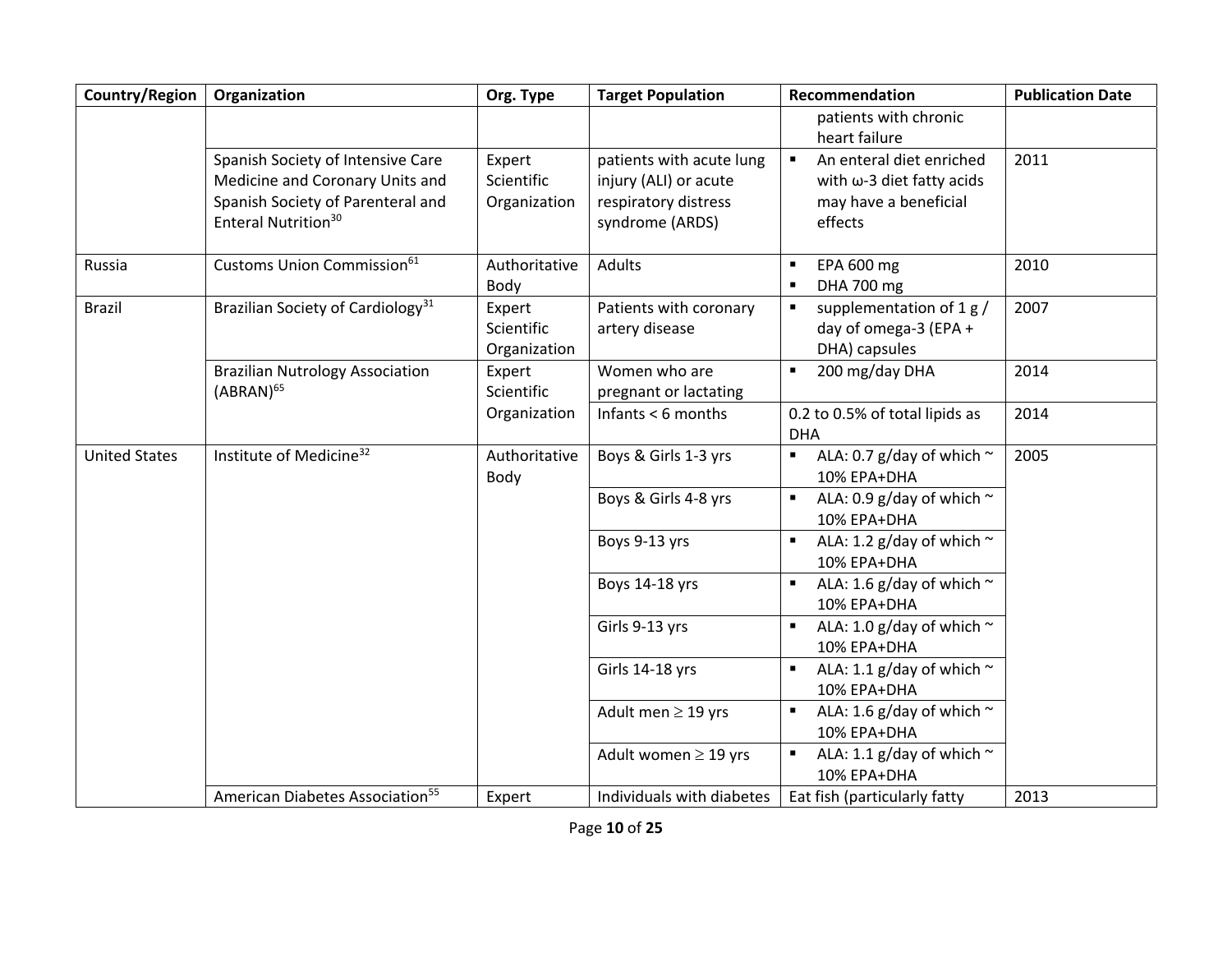| Country/Region | Organization                       | Org. Type     | <b>Target Population</b>             | Recommendation                                 | <b>Publication Date</b> |
|----------------|------------------------------------|---------------|--------------------------------------|------------------------------------------------|-------------------------|
|                |                                    | Scientific    |                                      | fish) at least two times (two                  |                         |
|                |                                    | Organization  |                                      | servings) per week.                            |                         |
|                | Academy of Nutrition and Dietetics | Expert        | <b>General Adult</b>                 | 500 mg EPA+DHA per day<br>٠                    | 2014                    |
|                | (formerly American Dietetics       | Scientific    | Population <sup>56</sup>             |                                                |                         |
|                | Association)                       | Organization  | Varied <sup>53</sup>                 | Those with increased                           | 2003                    |
|                |                                    |               |                                      | requirements (e.g., pregnant                   |                         |
|                |                                    |               |                                      | and lactating women or those                   |                         |
|                |                                    |               |                                      | with diseases associated with                  |                         |
|                |                                    |               |                                      | poor essential fatty acid                      |                         |
|                |                                    |               |                                      | status) or those at risk for                   |                         |
|                |                                    |               |                                      | poor conversion (e.g., people                  |                         |
|                |                                    |               |                                      | with diabetes) may benefit                     |                         |
|                |                                    |               |                                      | from direct sources of long-                   |                         |
|                |                                    |               |                                      | chain n-3 fatty acids, such as                 |                         |
|                |                                    |               |                                      | DHA-rich microalgae                            |                         |
|                | March of Dimes <sup>34</sup>       | Expert        | <b>Pregnant and Nursing</b>          | 200 mg DHA/day<br>Ξ                            | 2009                    |
|                |                                    | Scientific    | Women                                |                                                |                         |
|                |                                    | Organization  |                                      |                                                |                         |
|                | National Heart, Lung, and Blood    | Authoritative | Persons with CHD or                  | Supported AHA<br>$\blacksquare$                | 2001                    |
|                | Institute, National Cholesterol    | Body          | multiple risk factors for            | recommendation to                              |                         |
|                | Education Program <sup>35</sup>    |               | <b>CHD</b>                           | include fish as part of a                      |                         |
|                |                                    |               |                                      | CHD risk reduction diet.                       |                         |
|                |                                    |               |                                      | Higher dietary intakes of                      |                         |
|                |                                    |               |                                      | n-3 PUFAs are an option                        |                         |
|                |                                    |               |                                      | for reducing CHD risk                          |                         |
|                | Omega-3 Fatty Acids Subcommittee,  | Expert        | <b>Adults</b>                        | Eat fish $\frac{1}{2}$ 2X/wk<br>$\blacksquare$ | 2006                    |
|                | assembled by the Committee on      | Scientific    | Patients with mood,                  | $1 g EPA + DHA / day$<br>$\blacksquare$        |                         |
|                | Research on Psychiatric Treatments | Organization  | impulse control, or                  |                                                |                         |
|                | of the American Psychiatric        |               | psychotic disorders                  |                                                |                         |
|                | Association (APA) <sup>36</sup>    |               |                                      |                                                |                         |
|                | <b>American Heart Association</b>  | Expert        | All adults without CHD <sup>37</sup> | Eat fish (particularly fatty<br>٠              | 2002                    |
|                |                                    | Scientific    |                                      | fish) at least two times a                     |                         |
|                |                                    | Organization  |                                      | week; include oils and                         |                         |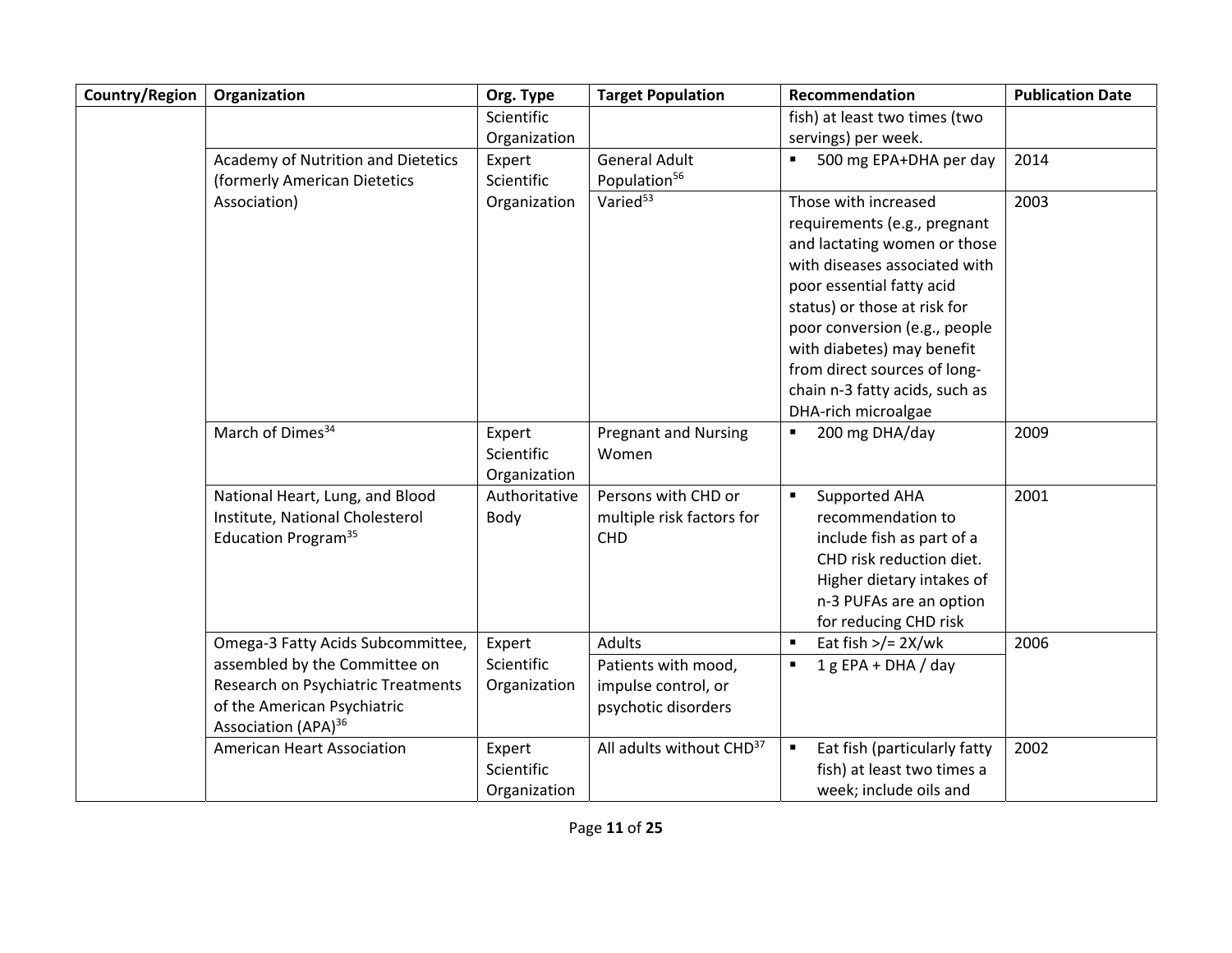| Country/Region | Organization | Org. Type | <b>Target Population</b>        | Recommendation                             | <b>Publication Date</b> |
|----------------|--------------|-----------|---------------------------------|--------------------------------------------|-------------------------|
|                |              |           |                                 | foods rich in ALA                          |                         |
|                |              |           | General adult                   | Fish with 500 mg or more<br>$\blacksquare$ | unknown                 |
|                |              |           | population <sup>58</sup>        | of EPA+DHA per 85 g (3                     |                         |
|                |              |           |                                 | oz cooked) can apply for                   |                         |
|                |              |           |                                 | the AHA Heart-Check                        |                         |
|                |              |           |                                 | food certification                         |                         |
|                |              |           |                                 | program at                                 |                         |
|                |              |           |                                 | heartcheckmark.org.                        |                         |
|                |              |           | Patients with CHD <sup>37</sup> | Consume approximately<br>$\blacksquare$    | 2002                    |
|                |              |           |                                 | 1 g/day of EPA+DHA                         |                         |
|                |              |           |                                 | preferably from oily fish.                 |                         |
|                |              |           |                                 | EPA+DHA supplements                        |                         |
|                |              |           |                                 | could be considered in                     |                         |
|                |              |           |                                 | consultation with the                      |                         |
|                |              |           |                                 | physician                                  |                         |
|                |              |           | Patients with high              | 2-4 g/day EPA+DHA as<br>$\blacksquare$     | 2002                    |
|                |              |           | triglycerides <sup>37</sup>     | capsules under a                           |                         |
|                |              |           |                                 | physician's care                           |                         |
|                |              |           | Patients with high              | increasing<br>$\bullet$                    | 2011                    |
|                |              |           | triglycerides <sup>51</sup>     | consumption of marine-                     |                         |
|                |              |           |                                 | based omega-3                              |                         |
|                |              |           |                                 | products,, will further                    |                         |
|                |              |           |                                 | optimize triglyceride-                     |                         |
|                |              |           |                                 | lowering efforts.                          |                         |
|                |              |           | Cardiovascular Disease          | Consume fish, especially<br>$\blacksquare$ | 2011                    |
|                |              |           | <b>Risk Reduction in</b>        | oily fish, at least twice a                |                         |
|                |              |           | Women <sup>38</sup>             | week                                       |                         |
|                |              |           |                                 | Consumption of omega-3<br>$\blacksquare$   |                         |
|                |              |           |                                 | fatty acids in the form of                 |                         |
|                |              |           |                                 | fish or in capsule form                    |                         |
|                |              |           |                                 | may be considered in                       |                         |
|                |              |           |                                 | women with                                 |                         |
|                |              |           |                                 | hypercholesterolemia                       |                         |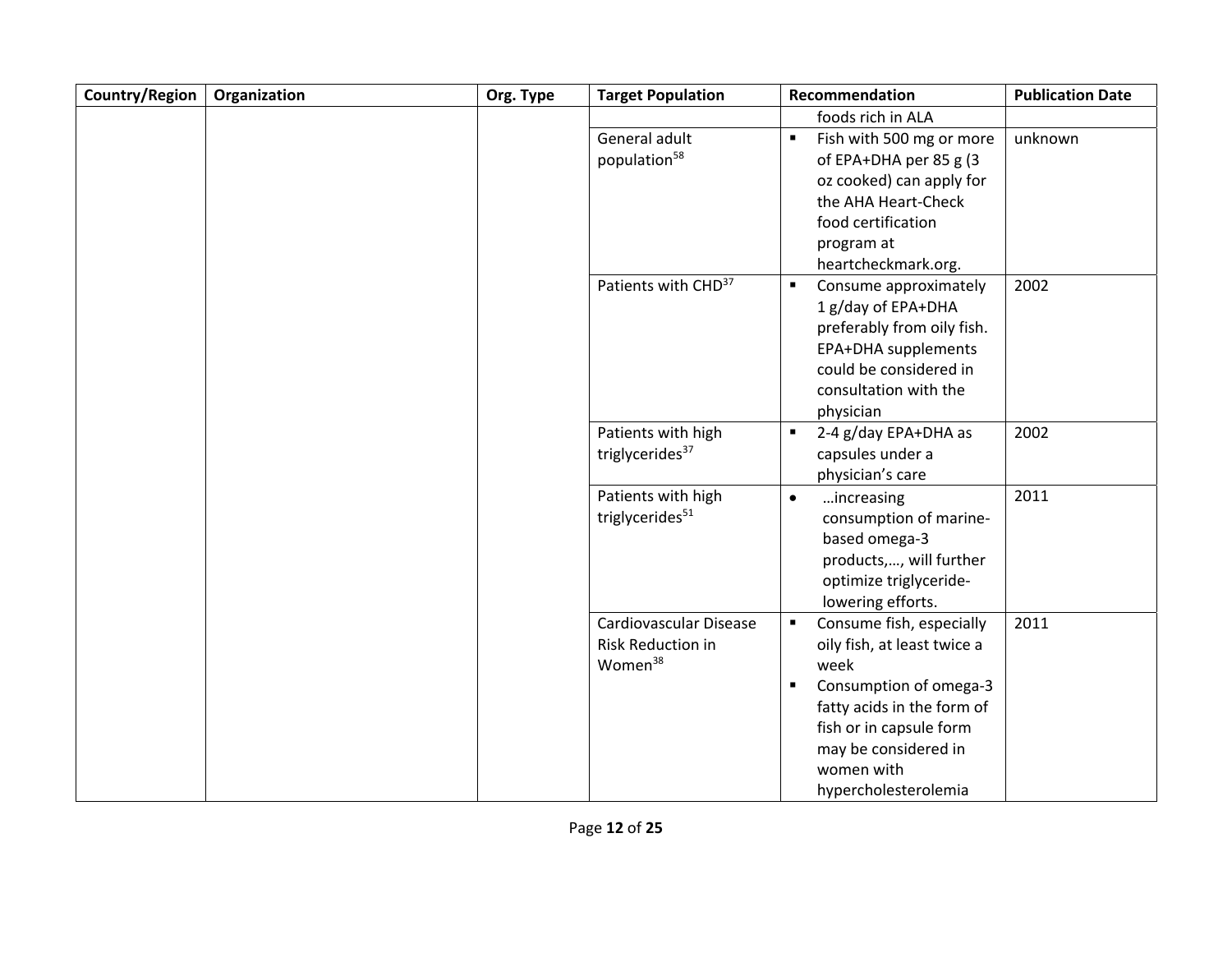| Country/Region | Organization                                                                                  | Org. Type             | <b>Target Population</b>                                                                 | Recommendation                                                                                                                                                                                                                        | <b>Publication Date</b> |
|----------------|-----------------------------------------------------------------------------------------------|-----------------------|------------------------------------------------------------------------------------------|---------------------------------------------------------------------------------------------------------------------------------------------------------------------------------------------------------------------------------------|-------------------------|
|                |                                                                                               |                       |                                                                                          | and/or<br>hypertriglyceridemia for<br>primary and secondary<br>prevention                                                                                                                                                             |                         |
|                |                                                                                               |                       | Patients with Coronary<br>and Other<br>Atherosclerotic Vascular<br>Disease <sup>39</sup> | For all patients, it may be<br>$\bullet$<br>reasonable to<br>recommend omega-3<br>fatty acids from fish or<br>fish oil capsules (1 g/d)<br>for CVD risk reduction                                                                     | 2011                    |
|                | U.S. Dept of Agriculture and U.S.<br>Department of Health and Human<br>Services <sup>40</sup> | Authoritative<br>Body | General adult population<br>Pregnant or<br>breastfeeding women                           | Increase the amount and<br>$\blacksquare$<br>variety of seafood<br>consumed by choosing<br>seafood in place of some<br>meat and poultry<br>consume at least 8 and<br>$\blacksquare$<br>up to 12 ounces of a<br>variety of seafood per | 2010                    |
|                |                                                                                               |                       |                                                                                          | week                                                                                                                                                                                                                                  |                         |
|                | Executive Office of the President <sup>50</sup>                                               | Authoritative<br>Body | General population                                                                       | Dietary Guidelines and<br>$\bullet$<br>Food Guide Pyramid<br>should be revised to                                                                                                                                                     | 2003                    |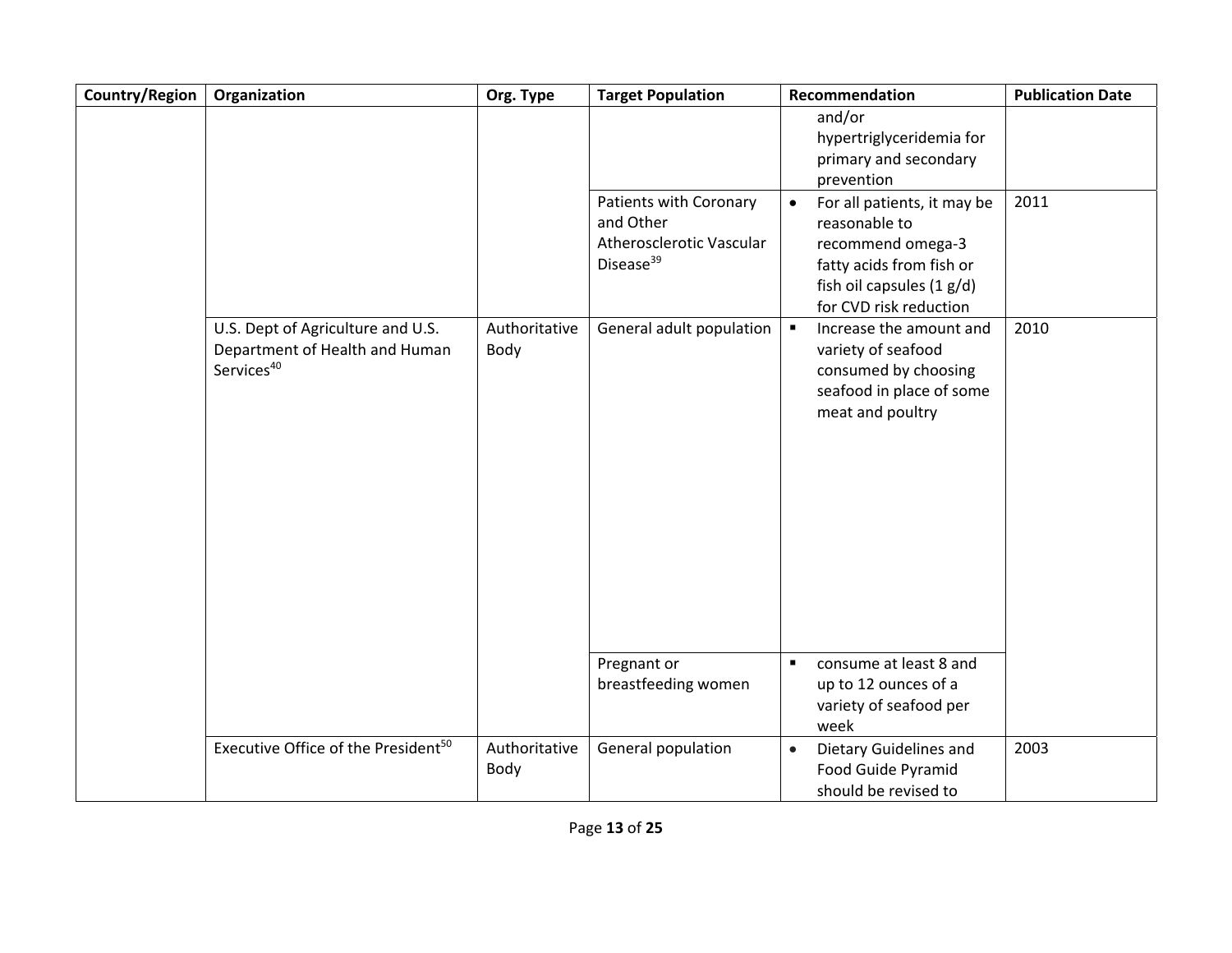| Country/Region | Organization                                                | Org. Type                            | <b>Target Population</b> | Recommendation                                                                                                                                                                                                                                                                                                                                                                                                                                                                                                                                                                                                          | <b>Publication Date</b> |
|----------------|-------------------------------------------------------------|--------------------------------------|--------------------------|-------------------------------------------------------------------------------------------------------------------------------------------------------------------------------------------------------------------------------------------------------------------------------------------------------------------------------------------------------------------------------------------------------------------------------------------------------------------------------------------------------------------------------------------------------------------------------------------------------------------------|-------------------------|
|                |                                                             |                                      |                          | emphasize the benefits<br>ofincreasing<br>consumption of foods<br>rich in omega-3 fatty<br>acids                                                                                                                                                                                                                                                                                                                                                                                                                                                                                                                        |                         |
|                | Agency for Healthcare Research and<br>Quality <sup>49</sup> | Authoritative<br>Body                | General population       | Fish and fish oil<br>$\bullet$<br>supplements reduce the<br>risk of cardiovascular<br>disease                                                                                                                                                                                                                                                                                                                                                                                                                                                                                                                           | 2004                    |
|                | American Academy of Pediatrics <sup>41</sup>                | Expert<br>Scientific<br>Organization | <b>Nursing Women</b>     | The mother's diet should<br>$\bullet$<br>include an average daily<br>intake of 200 to 300<br>mg of the $\omega$ -3 long-chain<br>PUFAs (DHA) to<br>guarantee a sufficient<br>concentration of<br>preformed DHA in<br>the milk. Consumption of<br>1 to 2 portions of fish<br>(e.g., herring, canned<br>light tuna, salmon) per<br>week will meet this need.<br>The concern regarding<br>the possible risk from<br>intake of<br>excessive mercury or<br>other contaminants<br>is offset by the<br>neurobehavioral<br>benefits of an adequate<br>DHA intake and can<br>be minimized by avoiding<br>the intake of predatory | 2012                    |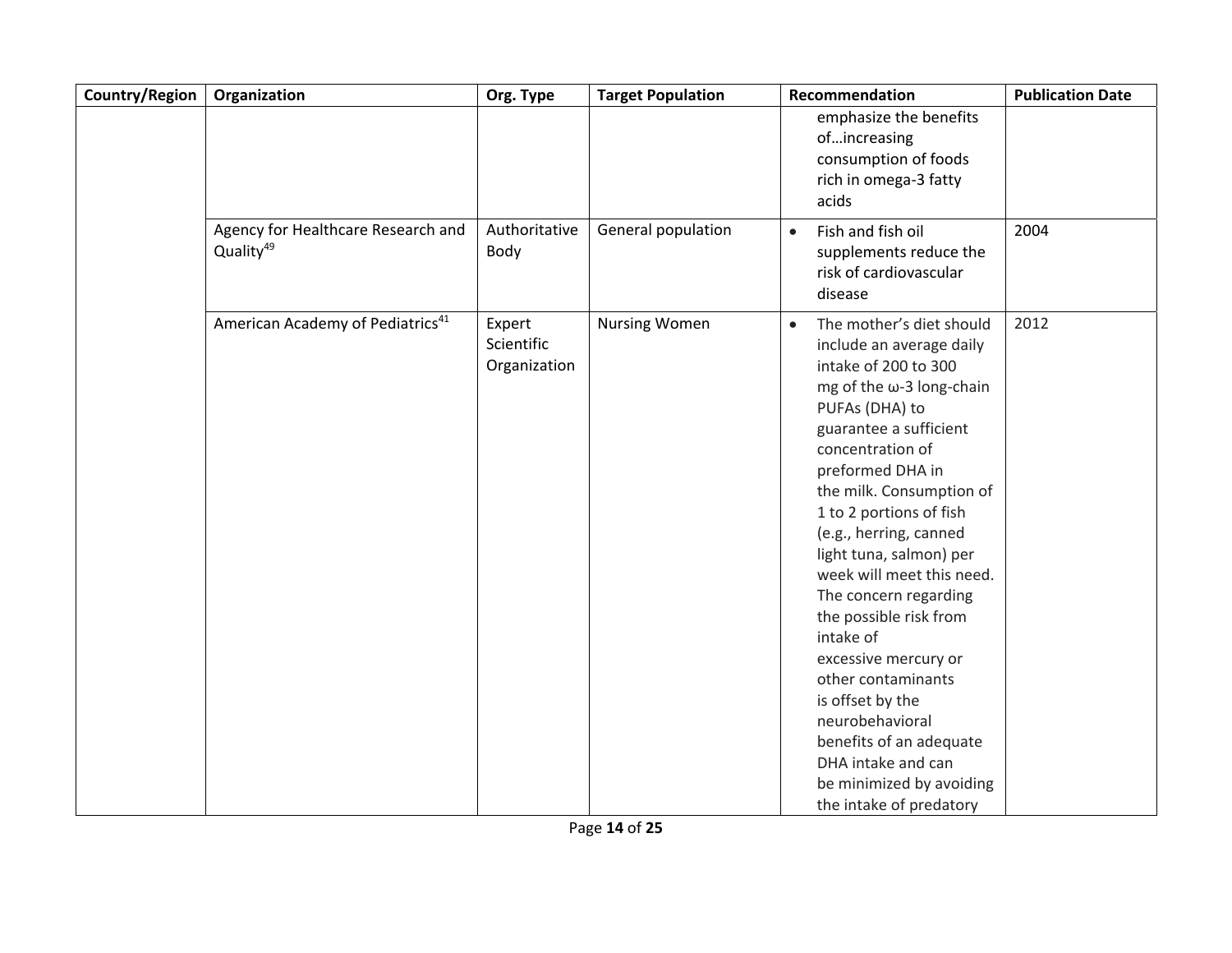| Country/Region | Organization                                                     | Org. Type                            | <b>Target Population</b>                                                                     | Recommendation                                                                                                                                                      | <b>Publication Date</b> |
|----------------|------------------------------------------------------------------|--------------------------------------|----------------------------------------------------------------------------------------------|---------------------------------------------------------------------------------------------------------------------------------------------------------------------|-------------------------|
|                |                                                                  |                                      |                                                                                              | fish (e.g., pike, marlin,<br>mackerel, tile fish,<br>swordfish).<br>Poorly nourished<br>mothers or those on<br>selective vegan diets may<br>require a supplement of |                         |
|                |                                                                  |                                      |                                                                                              | DHA as well as<br>multivitamins                                                                                                                                     |                         |
| Canada         | Minister of National Health and<br>Welfare, Canada <sup>42</sup> | Authoritative<br>Body                | General adult population                                                                     | 1.2-1.6 g/day total n-3<br>$\bullet$<br>PUFAs (ALA, EPA, DHA)                                                                                                       | 1990                    |
|                | Dietitians of Canada <sup>33</sup>                               | Expert<br>Scientific<br>Organization | General adult population                                                                     | 500 mg n-3 long-chain<br>$\bullet$<br>PUFAs/day                                                                                                                     | 2007                    |
| India          | Cardiology Society of India <sup>59</sup>                        | Expert<br>Scientific<br>Organization | For patients with high<br>triglycerides and<br>patients after MI for<br>secondary prevention | Omega-3 acid ethyl<br>$\bullet$<br>esters (2-4g/day)                                                                                                                | 2012                    |
| China          | Chinese Nutrition Society <sup>62</sup>                          | Expert                               | 0 up to 4 years                                                                              | 100 mg/day DHA<br>$\bullet$                                                                                                                                         | 2014                    |
|                |                                                                  | Scientific<br>Organization           | 18+ years                                                                                    | $250 - 2000$ mg /day<br>EPA+DHA                                                                                                                                     |                         |
|                |                                                                  |                                      | Pregnant & lactating<br>women                                                                | 250 mg/day EPA+DHA of<br>$\bullet$<br>which 200 mg should be<br><b>DHA</b>                                                                                          |                         |
| Japan          | Ministry of Health, Labour and<br>Welfare <sup>43</sup>          | Authoritative<br>Body                | $0-5$ months $-$ boys and<br>girls                                                           | 0.9g total omega-3 per<br>$\bullet$<br>day                                                                                                                          | 2014                    |
|                |                                                                  |                                      | 6-11 months- boys and<br>girls                                                               | 0.8g total omega-3 per<br>$\bullet$<br>day                                                                                                                          |                         |
|                |                                                                  |                                      | $1-2$ years - Boys                                                                           | 0.7g total omega-3 per<br>$\bullet$<br>day                                                                                                                          |                         |
|                |                                                                  |                                      | 1-2 years - Girls                                                                            | 0.8g total omega-3 per<br>$\bullet$<br>day                                                                                                                          |                         |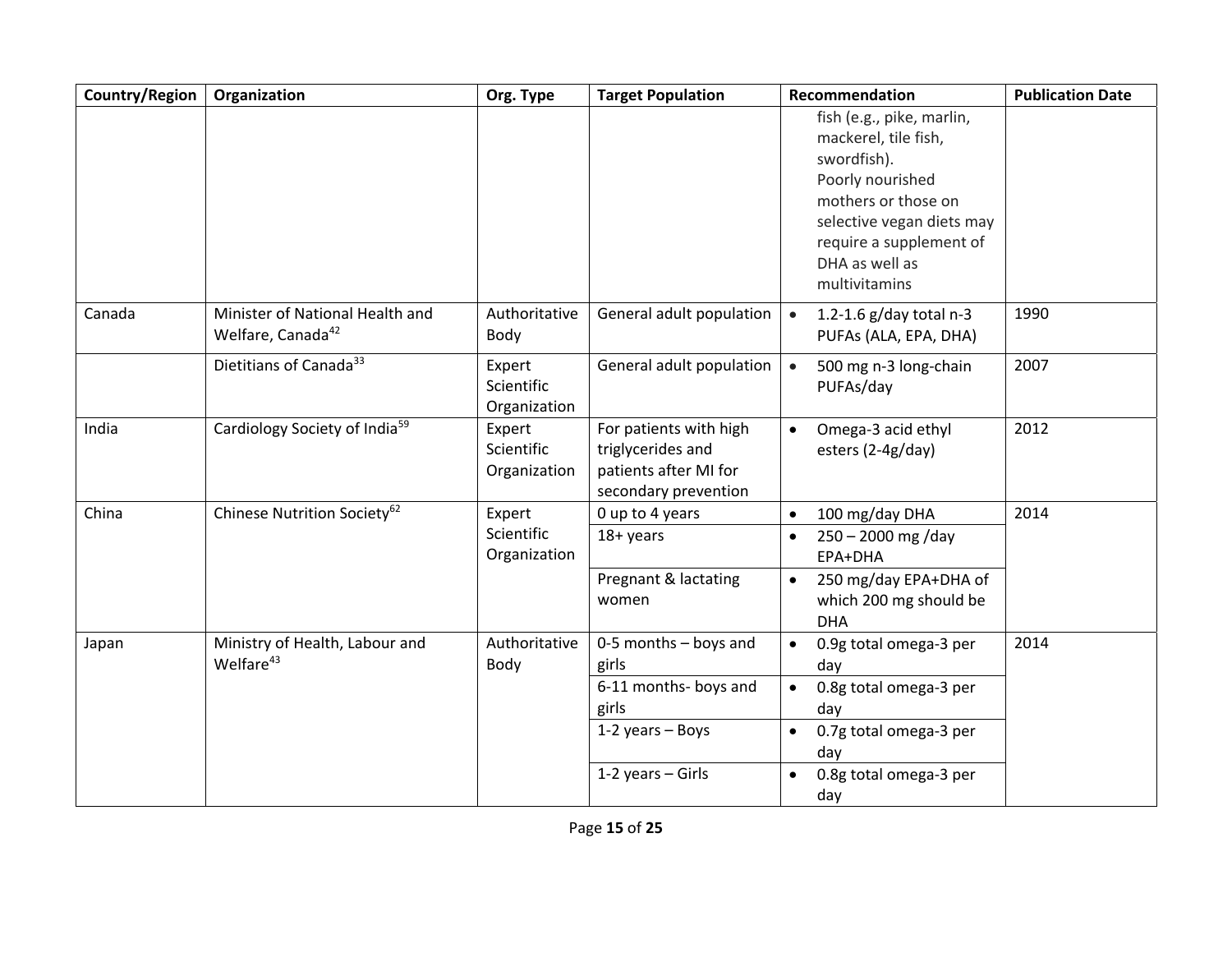| Country/Region | Organization | Org. Type | <b>Target Population</b> | Recommendation                             | <b>Publication Date</b> |
|----------------|--------------|-----------|--------------------------|--------------------------------------------|-------------------------|
|                |              |           | 3-5 years - Boys         | 1.3g total omega-3 per<br>$\bullet$        |                         |
|                |              |           |                          | day                                        |                         |
|                |              |           | 3-5 years - Girls        | 1.1g total omega-3 per<br>$\bullet$        |                         |
|                |              |           |                          | day                                        |                         |
|                |              |           | 6-7 years - Boys         | 1.4 total omega-3 per day<br>$\bullet$     |                         |
|                |              |           | 6-7 years -Girls         | 1.3g total omega-3 per<br>$\bullet$        |                         |
|                |              |           |                          | day                                        |                         |
|                |              |           | 8-9 years - Boys         | 1.7g total omega-3 per<br>$\bullet$        |                         |
|                |              |           |                          | day                                        |                         |
|                |              |           | 8-9 years - Girls        | 1.4g total omega-3 per<br>$\bullet$        |                         |
|                |              |           |                          | day                                        |                         |
|                |              |           | 10-11 years - Boys       | 1.7g total omega-3 per<br>$\bullet$        |                         |
|                |              |           |                          | day                                        |                         |
|                |              |           | 10-11 years - Girls      | 1.5g total omega-3 per<br>$\bullet$        |                         |
|                |              |           |                          | day                                        |                         |
|                |              |           | $12-14$ years - Boys     | 2.1g total omega-3 per<br>$\bullet$        |                         |
|                |              |           |                          | day                                        |                         |
|                |              |           | 12-14 years - Girls      | 1.8g total omega-3 per                     |                         |
|                |              |           |                          | day                                        |                         |
|                |              |           | 15-17 years - Boys       | 2.3g total omega-3 per<br>$\bullet$        |                         |
|                |              |           | 15-17 years - Girls      | day                                        |                         |
|                |              |           |                          | 1.7g total omega-3 per<br>$\bullet$<br>day |                         |
|                |              |           | Adults (18-29 years) $-$ | 2.0g total omega-3 per<br>$\bullet$        |                         |
|                |              |           | Men                      | day                                        |                         |
|                |              |           | 18-29 years - Women      | 1.6g total omega-3 per                     |                         |
|                |              |           |                          | day                                        |                         |
|                |              |           | 30-49 years - Men        | 2.1g total omega-3 per<br>$\bullet$        |                         |
|                |              |           |                          | day                                        |                         |
|                |              |           | 30-49 years - Women      | 1.6g total omega-3 per<br>$\bullet$        |                         |
|                |              |           |                          | day                                        |                         |
|                |              |           | 50-69 years - Men        | 2.4g total omega-3 per<br>$\bullet$        |                         |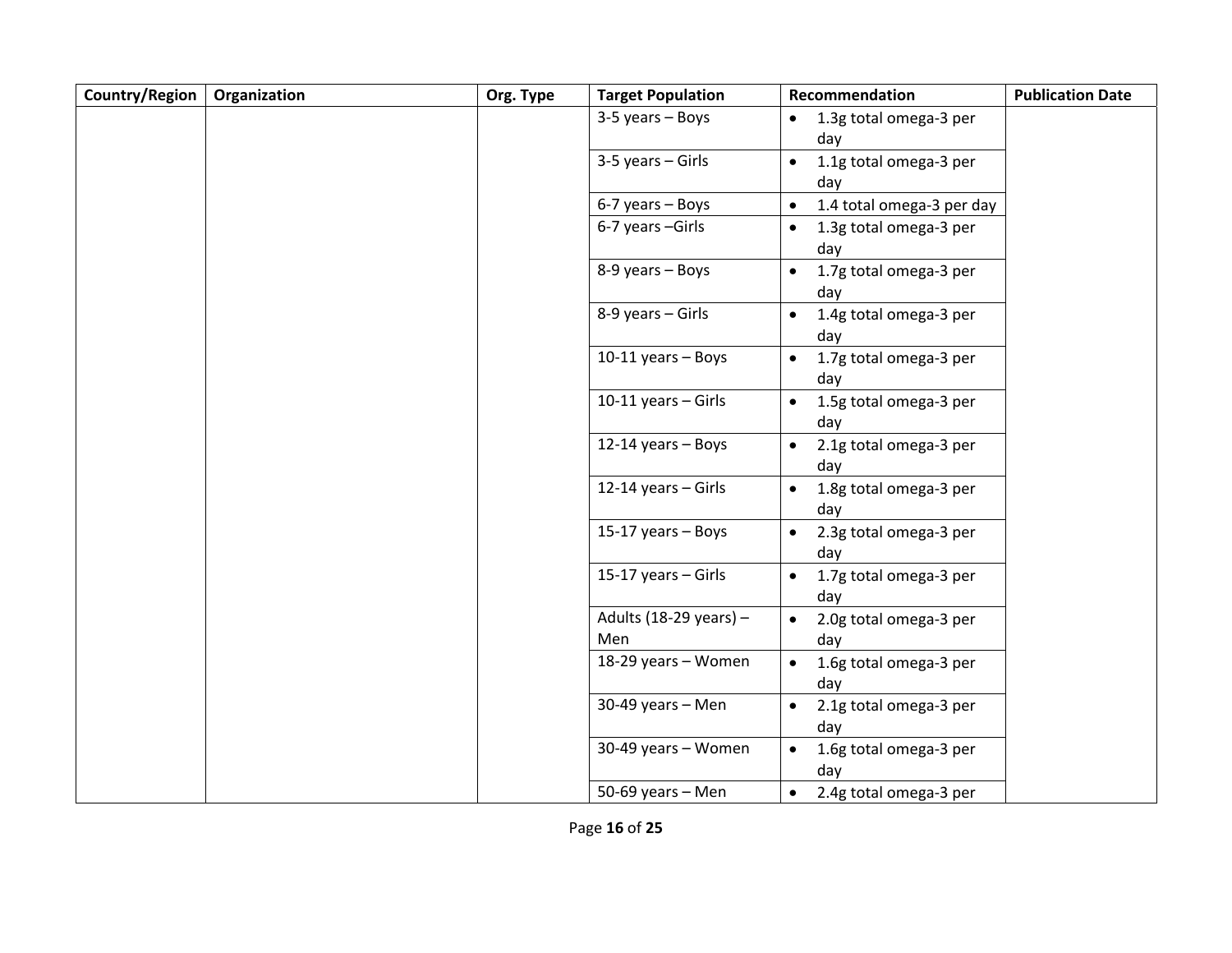| Country/Region | Organization                         | Org. Type             | <b>Target Population</b>                                                           | Recommendation                                                                                                                                        | <b>Publication Date</b> |
|----------------|--------------------------------------|-----------------------|------------------------------------------------------------------------------------|-------------------------------------------------------------------------------------------------------------------------------------------------------|-------------------------|
|                |                                      |                       |                                                                                    | day                                                                                                                                                   |                         |
|                |                                      |                       | 50-69 years - Women                                                                | 2.0g total omega-3 per<br>$\bullet$<br>day                                                                                                            |                         |
|                |                                      |                       | Over 70 years - Men                                                                | 2.2g total omega-3 per<br>day                                                                                                                         |                         |
|                |                                      |                       | Over 70 years - Women                                                              | 1.9g total omega-3 per<br>$\bullet$<br>day                                                                                                            |                         |
|                |                                      |                       | Pregnant Women                                                                     | 1.8g total omega-3 per<br>$\bullet$<br>day                                                                                                            |                         |
|                |                                      |                       | <b>Nursing Women</b>                                                               | 1.8g total omega-3 per<br>$\bullet$<br>day                                                                                                            |                         |
|                |                                      |                       | <b>Acute ST Segment</b><br><b>Elevation Myocardial</b><br>Infarction <sup>46</sup> | Increased intake of<br>$\bullet$<br>omega 3 - fatty acids (1g<br>daily) is beneficial.<br>Eat fish at least twice a<br>$\bullet$<br>week.             |                         |
| Malaysia       | Ministry of Health                   | Authoritative<br>Body | Women with CHD <sup>47</sup>                                                       | omega-3-fatty-acids<br>$\bullet$<br>(>1gm/day) have been<br>found to be beneficial                                                                    | 2007                    |
|                |                                      |                       | Management of<br>Dyslipidemia <sup>48</sup>                                        | A dose of 3-9 gm/day to<br>$\bullet$<br>lower TG levels<br>A dose of 0.75-1 gm/day<br>$\bullet$<br>as secondary prevention<br>to prevent sudden death | 2008                    |
|                |                                      |                       | For people with high risk<br>or secondary prevention                               | 1000 mg EPA + DHA/day<br>$\bullet$<br>as supplement for people<br>who don't eat fish                                                                  | 2011                    |
| Singapore      | Health Promotion Board <sup>63</sup> | Authoritative<br>Body | General population                                                                 | 2 servings/week fish<br>$\bullet$                                                                                                                     | 2014                    |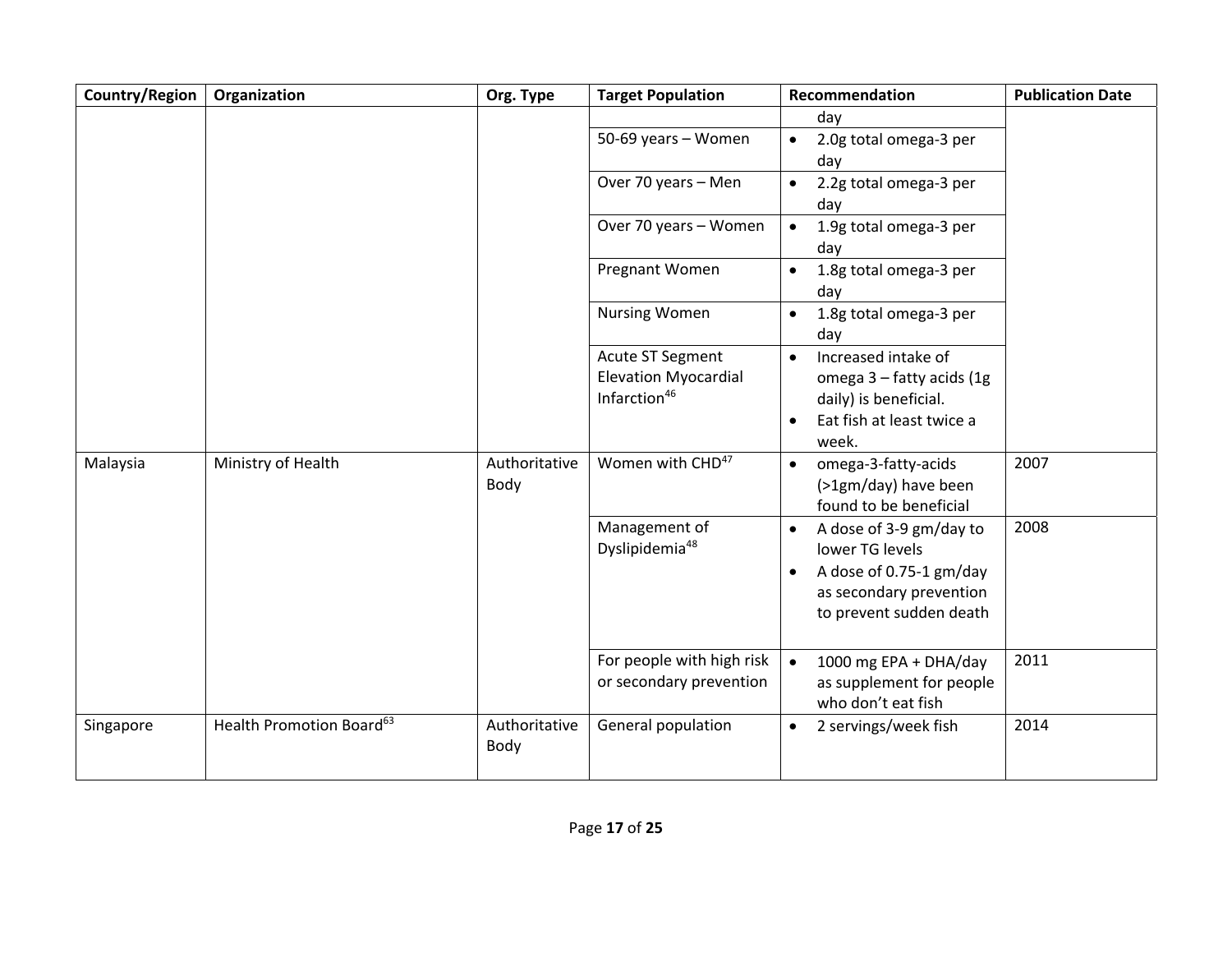| Country/Region | <b>Organization</b>                | Org. Type    | <b>Target Population</b>  | Recommendation    | <b>Publication Date</b> |
|----------------|------------------------------------|--------------|---------------------------|-------------------|-------------------------|
| <b>Israel</b>  | Israel Heart Society <sup>44</sup> | Expert       | For the general public or | 500-1000 mg EPA + | 2011                    |
|                |                                    | Scientific   | primary prevention        | DHA/day as fish   |                         |
|                |                                    | Organization |                           |                   |                         |

## **References**

1 Joint WHO/FAO Expert Consultation on Diet, Nutrition and the Prevention of Chronic Diseases (2002: Geneva, Switzerland) Diet, nutrition and the prevention of chronic diseases: Report of <sup>a</sup> joint WHO/FAO expert consultation, Geneva, 28 January ‐‐ 1 February 2002. WHO technical report series 916. [online] Available at: http://whqlibdoc.who.int/trs/WHO\_TRS\_916.pdf?ua=1

<sup>2</sup>Food and Agriculture Organization of the United Nations (2010). Fats and fatty acids in human nutrition: Report of an expert consultation. FAO Food and Nutrition Paper 91. Rome. [online] Available at: <u>http://www.fao.org/docrep/013/i1953e/i1953e00.pdf</u>

<sup>3</sup>International Society for the Study of Fatty Acids and Lipids (June 2004). Report of the Sub-Committee on Recommendations for Intake of Polyunsaturated Fatty Acids in Healthy Adults. [online] Available at: http://www.issfal.org/news‐ links/resources/publications/PUFAIntakeReccomdFinalReport.pdf [Accessed September 12, 2011]

4Koletzko B Cetin I and Brenna JT for the Perinatal Lipid Intake Working Group (2007). Consensus statement‐ Dietary fat intakes for pregnant and lactating women. Br J Nutr 98:873‐877.

5Simopolous AP (1989). Summary of the NATO Advanced Research Workshop on Dietary w3 and w6 Fatty Acids: Biological Effects and Nutritional Essentiality. J Nut 119:521‐528.

<sup>6</sup>Koletzko B Lien E Agostoni C Böhles H Campoy C Cetin I Decsi T Dudenhausen JW Dupont C Forsyth S Hoesli I Holzgreve W Lapillonne A Putet G Secher NJ Symonds M Szajewska H Willatts P and Uauy R (2008). The roles of long‐chain polyunsaturated fatty acids in pregnancy, lactation and infancy: review of current knowledge and consensus recommendations. J Perinat Med 36:5‐14.

<sup>7</sup>World Gastroenterology Organisation. 10 global nutritional recommendations to improve digestive health. [online] Available at: http://www.worldgastroenterology.org/assets/downloads/pdf/wdhd/2008/events/wdhd08\_cartel\_10\_global\_nutrition.pdf [Accessed August 3, 2008]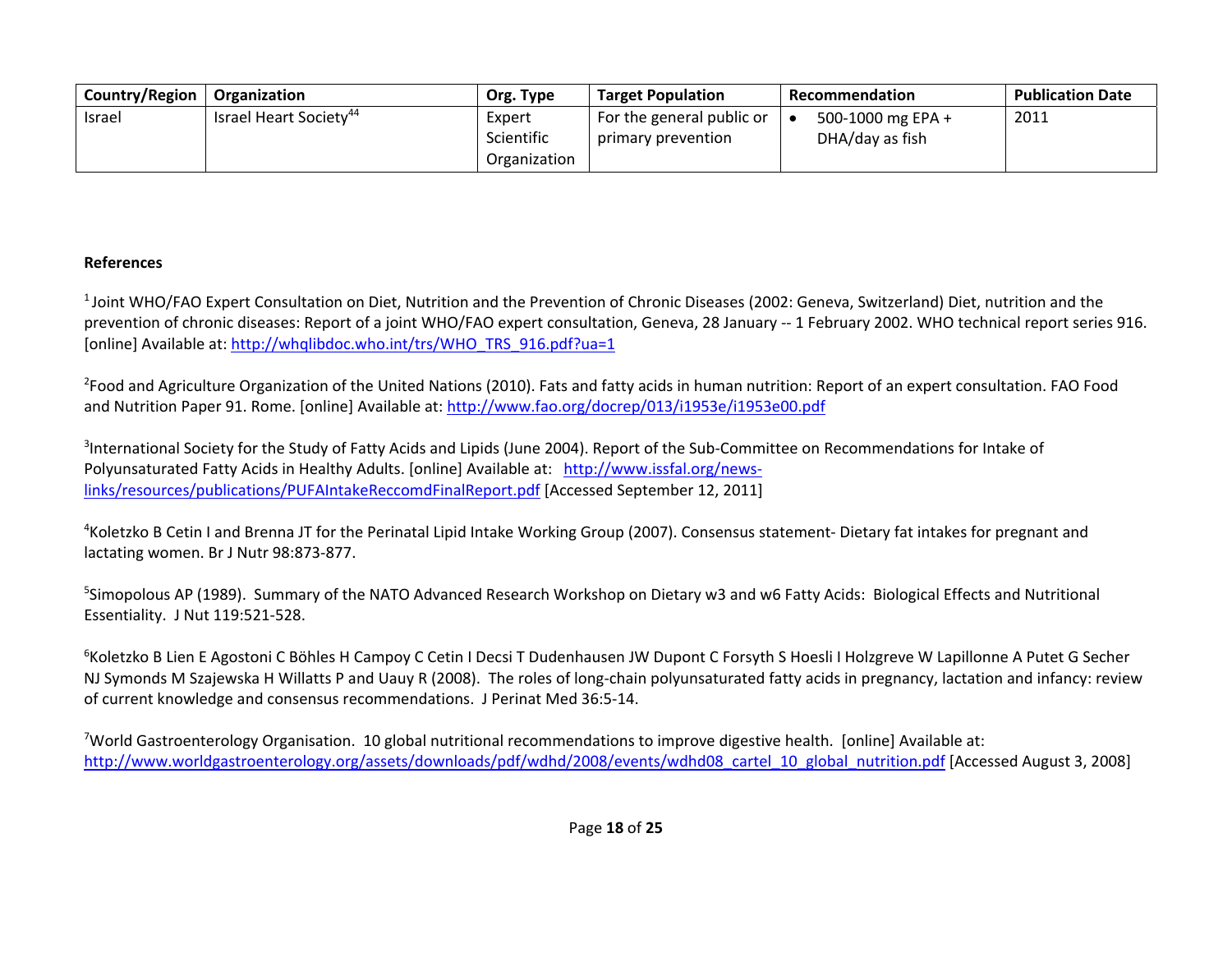${}^{8}$ National Heart Foundation of Australia. Position statement on Fish, fish oils, n-3 polyunsaturated fatty acids and cardiovascular health. Presented at AIFST conference July 2008. [online] Available at: http://www.heartfoundation.org.au/SiteCollectionDocuments/Fish-position-statement.pdf [Accessed March 9, 2012]

9National Health and Medical Research Council. Nutrient Reference Values for Australia and New Zealand Including Recommended Dietary Intakes. Commonwealth of Australia, 2006. [online] Available at: https://www.nhmrc.gov.au/ files\_nhmrc/publications/attachments/n35.pdf [Accessed April 16, 2014]

<sup>10</sup>Forbes-Ewan C. Australian Defence Force Nutritional Requirements in the 21st Century (Version 1). Human Protection and Performance Division, Defence Science and Technology Organisation, 2009.

 $^{11}$ de Deckere EA Korver O Verschuren PM and Katan MB (1998). Health aspects of fish and n-3 polyunsaturated fatty acids from plant and marine origin. Eur J Clin Nutr 52:749‐753.

 $^{12}$ EFSA Panel on Dietetic Products, Nutrition, and Allergies (NDA); Scientific Opinion on Dietary Reference Values for fats, including saturated fatty acids, polyunsaturated fatty acids, monounsaturated fatty acids, trans fatty acids, and cholesterol. EFSA Journal 2010; 8(3):1461. [online] Available at: http://www.efsa.europa.eu/en/efsajournal/pub/1461.htm [Accessed April 16, 2014]

<sup>13</sup>Perk J De Backer G Gohlke H Graham I Reiner Z Verschuren M Albus C Benlian P Boysen G Cifkova R Deaton C Ebrahim S Fisher M Germano G Hobbs R, Hoes A Karadeniz S Mezzani A Prescott E Ryden L Scherer M Syvänne M Scholte Op Reimer WJ Vrints C Wood D Zamorano JL and Zannad F (published ahead of print 3 May 2012). European Guidelines on cardiovascular disease prevention in clinical practice (version 2012): The Fifth Joint Task Force of the European Society of Cardiology and Other Societies on Cardiovascular Disease Prevention in Clinical Practice (constituted by representatives of nine societies and by invited experts) \* Developed with the special contribution of the European Association for Cardiovascular Prevention & Rehabilitation (EACPR). Eur Heart J 33:1635‐1701. [online] Available at: http://www.escardio.org/guidelines‐surveys/esc‐guidelines/GuidelinesDocuments/guidelines‐ CVD‐prevention.pdf [Accessed April 16, 2014]

<sup>14</sup>Van de Werf F Bax J Betriu A Blomstrom-Lundqvist C Crea F Falk V Filippatos G Fox K Huber K Kastrati A Rosengren A Steg PG Tubaro M Verheugt F Weidinger F Weis M ESC Committee for Practice Guidelines (CPG) (2008). Management of acute myocardial infarction in patients presenting with persistent ST‐segment elevation: the Task Force on the Management of ST‐Segment Elevation Acute Myocardial Infarction of the European Society of Cardiology. Eur Heart J 29:2909‐2945. [online] Available at: http://eurheartj.oxfordjournals.org/content/29/23/2909.full.pdf+html [Accessed April 16, 2014]

<sup>15</sup>Reiner Z Catapano AL De Backer G Graham I Taskinen MR Wiklund O Agewall S Alegria E Chapman MJ Durrington P Erdine S Halcox J Hobbs R Kjekshus J Filardi PP Riccardi G Storey and RF Wood D (2011). ESC/EAS Guidelines for the management of dyslipidaemias: the Task Force for the management of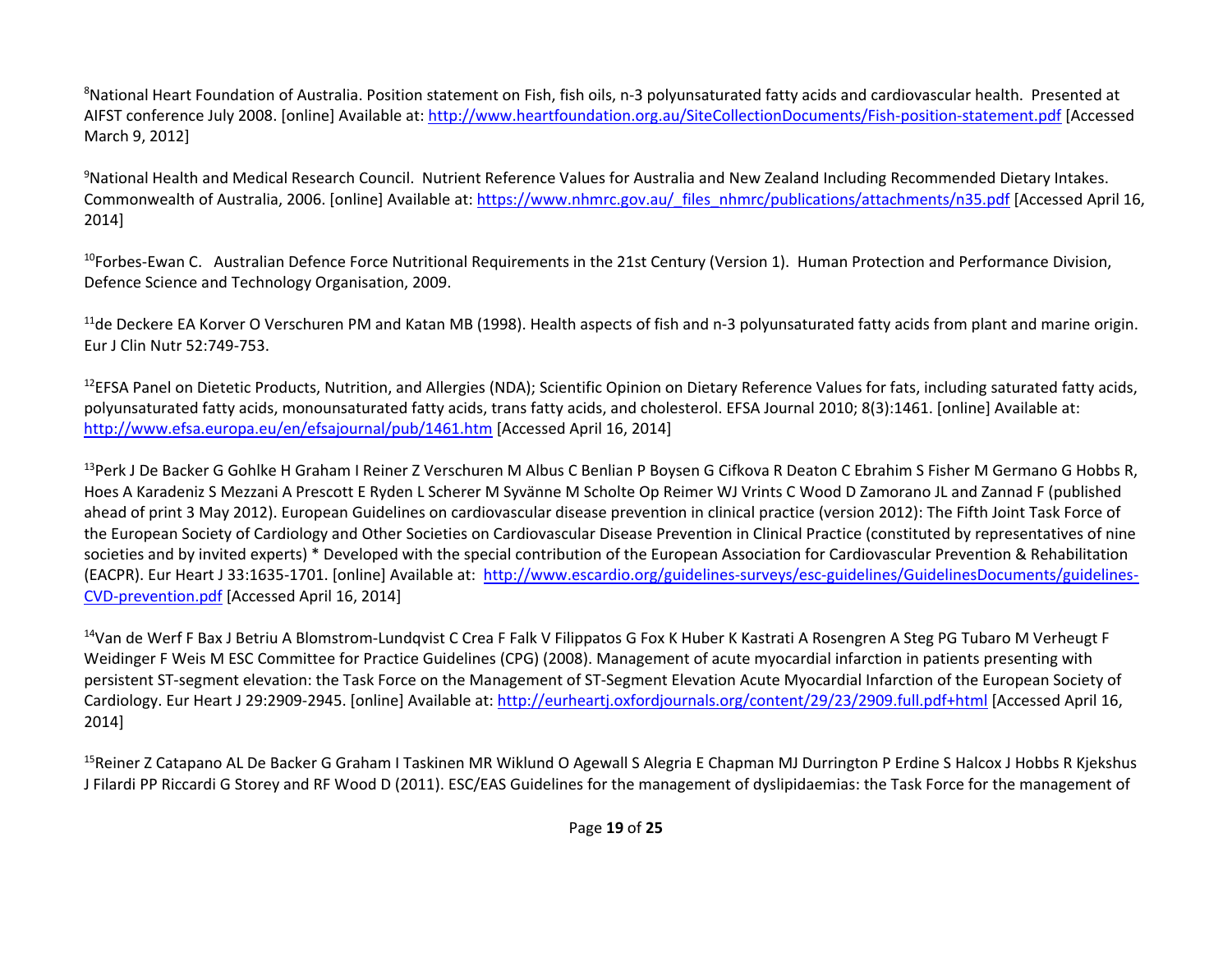dyslipidaemias of the European Society of Cardiology (ESC) and the European Atherosclerosis Society (EAS). Eur Heart J 32:1769‐1818. [online] Available at: http://www.escardio.org/guidelines-surveys/esc-guidelines/guidelinesdocuments/guidelines-dyslipidemias-ft.pdf [Accessed April 16, 2014]

<sup>16</sup>AFFSA (France). Avis de l'Agence française de sécurité sanitaire des aliments relatif à l'actualisation des apports nutritionnels conseillés pour les acides gras. [online] Available at: http://www.anses.fr/Documents/NUT2006sa0359EN.pdf [Accessed October 11, 2013]

<sup>17</sup>D-A-CH, 2008 Deutsche Gesellschaft für Ernährung, Österreichische Gesellschaft für Ernährung, Schweizerische Gesellschaft für Ernährungsforschung, Schweizerische Vereinigung für Ernährung: Referenzwerte für die Nährstoffzufuhr, Umschau/Braus Verlag, Frankfurt.

<sup>18</sup>Superior Health Council of Belgium (2004). Recommendations and claims made on omega-3-fatty Acids (SHC 7945).

<sup>19</sup>Health Council of the Netherlands. Dietary reference intakes: energy, proteins, fats, and digestible carbohydrates. The Hague. Health Council of the Netherlands, 2001; publication no. 2001/19 (in Dutch, with <sup>a</sup> summary and table in English).

<sup>20</sup>Health Council of the Netherlands. Guidelines for a healthy diet 2006. The Hague: Health Council of the Netherlands, 2006; publication no. 2006/21E.

 $^{21}$ Nordic Council of Ministers (2013). Nordic Nutrition Recommendations 2012 - Part 1 (5<sup>th</sup> ed). Nord 2013:009. [online] Available at http://www.norden.org/en/publications/publikationer/nord‐2013‐009 [accessed 11 October 2013]

22British Nutrition Foundation Conference held on 1 December 1999 to draw attention to the briefing paper on '*n‐3* Fatty acids and Health'. [online] Available at: http://nutrition.org.uk/attachments/156\_n-3%20Fatty%20acids%20and%20health%20summary.pdf [accessed April 16, 2014]

<sup>23</sup>Committee on Medical Aspects of Food Policy (COMA), Department of Health. Nutritional Aspects of Cardiovascular Disease. Report on Health and Social Subjects No 46. S.3.7.3 P:17 London:HMSO 1994.

<sup>24</sup>Scientific Advisory Committee on Nutrition. Advice on fish consumption: benefits and risks 2004. London: The Stationary Office. [online] Available at: http://cot.food.gov.uk/pdfs/fishreport200401.pdf [Accessed April 16, 2014]

<sup>25</sup>Koletzko B Bauer CP Bung P Cremer M Flothkötter M Hellmers C Kersting M Krawinkel M Przyrembel H Rasenack R Schäfer T Vetter K Wahn U Weißenborn A and Wöckel A (2012). [Nutrition in pregnancy ‐ Practice recommendations of the Network "Healthy Start ‐ Young Family Network"]. [Article in German] Dtsch Med Wochenschr 137:1366‐72.

<sup>26</sup>National Institute for Health and Clinical Excellence (May 2008). NICE clinical guideline 67 Lipid modification: cardiovascular risk assessment and the modification of blood lipids for the primary and secondary prevention of cardiovascular disease.

Page **20** of **25**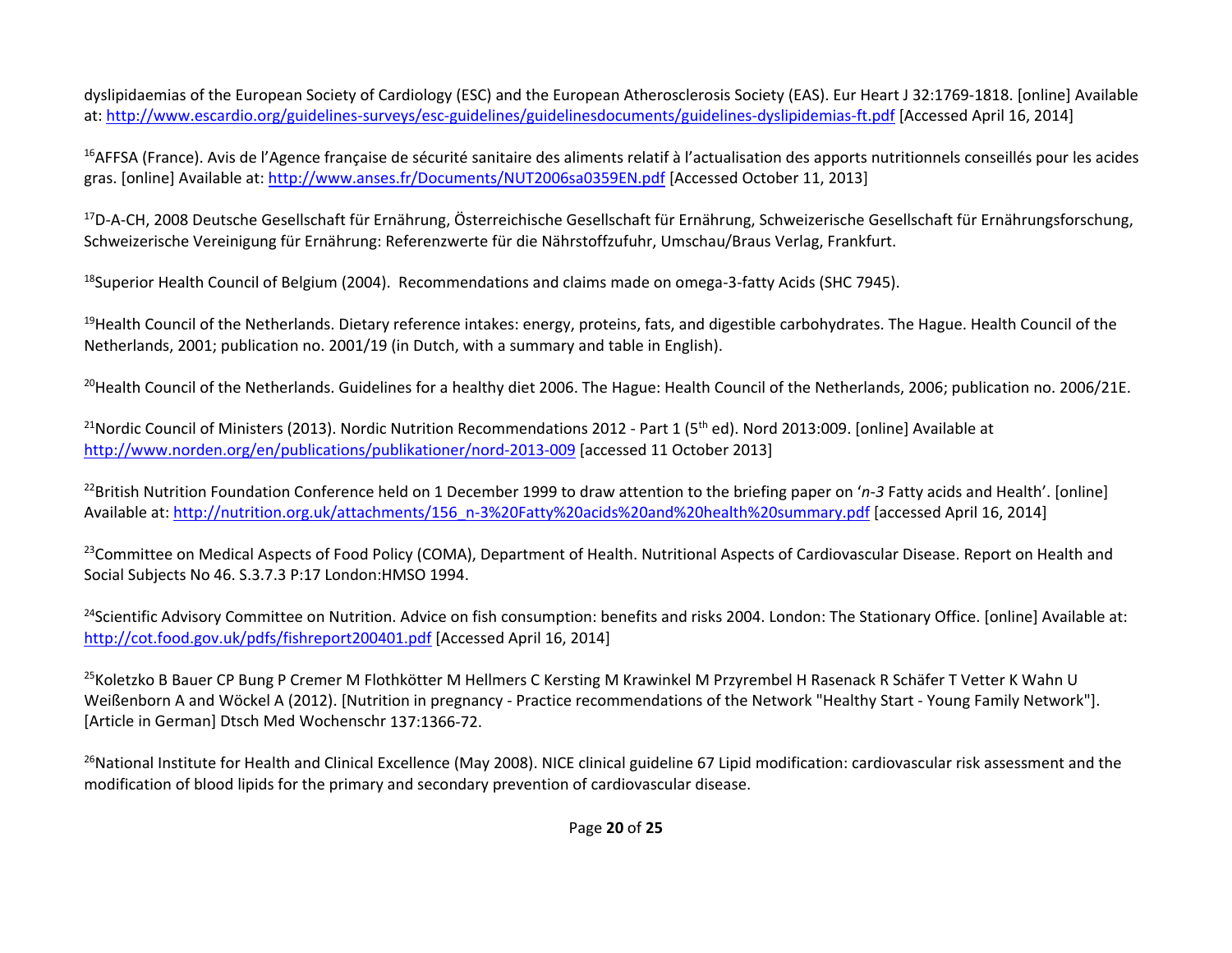$^{27}$ British Cardiac Society British Hypertension Society Diabetes UK HEART UK Primary Care Cardiovascular Society and The Stroke Association (2005). JBS 2: Joint British Societies' guidelines on prevention of cardiovascular disease in clinical practice. Heart 91:v1‐v52. [online] Available at: http://heart.bmj.com/content/91/suppl\_5/v1.full.pdf+html [Accessed April 16, 2014]

<sup>28</sup>Cooper A Nherera L Calvert N O'Flynn N Turnbull N Robson J Camosso-Stefinovic J Rule C Browne N Ritchie G Stokes T Mannan R Brindle P Gill P Gujral R Hogg M Marshall T Minhas R Pavitt L Reckless J Rutherford A Thorogood M and Wood D (2007). Clinical Guidelines and Evidence Review for Lipid Modification: cardiovascular risk assessment and the primary and secondary prevention of cardiovascular disease London: National Collaborating Centre for Primary Care and Royal College of General Practitioners. [online] Available at: http://solat.cl/imgsolat/archivobiblioteca/12.pdf [Accessed April 16, 2014]

<sup>29</sup>Jiménez Jiménez FJ Montes MC and Blesa Malpica AL (2011). Guidelines for specialized nutritional and metabolic support in the critically-ill patient: update. Consensus SEMICYUC-SENPE: cardiac patient. Nutr Hosp 26:S76-S80. [online] Available at: http://scielo.isciii.es/pdf/nh/v26s2/17\_capitulo17.pdf [Accessed April 16, 2014]

 $^{30}$ Carmona TG Martínez JL and García BV (2011). Guidelines for specialized nutritional and metabolic support in the critically-ill patient: update. Consensus SEMICYUC‐SENPE: respiratory failure. Nutr Hosp 26:S37‐S40.

<sup>31</sup>Sposito AC Caramelli B Fonseca FA Bertolami MC Afiune Neto A Souza AD Lottenberg AM Chacra AP Faludi AA Loures-Vale AA Carvalho AC Duncan B Gelonese B Polanczyk C Rodrigues Sobrinho CR Scherr C Karla C Armaganijan D Moriguchi E Saraiva F Pichetti G Xavier HT Chaves H Borges JL Diament J Guimarães JI Nicolau JC dos Santos JE de Lima JJ Vieira JL Novazzi JP Faria Neto JR Torres KP Pinto Lde A Bricarello L Bodanese LC Introcaso L Malachias MV Izar MC Magalhães ME Schmidt MI Scartezini M Nobre M Foppa M Forti NA Berwanger O Gebara OC Coelho OR Maranhão RC dos Santos Filho RD Costa RP Barreto S Kaiser S Ihara S Carvalho T Martinez TL Relvas WG and Salgado W (2007). IV Brazilian Guideline for Dyslipidemia and Atherosclerosis prevention: Department of Atherosclerosis of Brazilian Society of Cardiology. Arq Bras Cardiol 2007 88:S2‐S19. [online] Available at: http://www.scielo.br/pdf/abc/v88s1/01.pdf [Accessed April 16, 2014]

 $^{32}$ Institute of Medicine of the National Academies. Dietary Reference Intakes for Energy, Carbohydrate, Fiber, Fat, Fatty acids, Cholesterol, Protein, and Amino Acids. 2005. Washington, D.C.: The National Academies Press. [online] Available at: http://www.nal.usda.gov/fnic/DRI/DRI\_Energy/energy\_full\_report.pdf [Accessed April 16, 2014]

 $33$ Kris-Etherton PM Innis S American Dietetic Association and Dietitians of Canada (2007). Position of the American Dietetic Association and Dietitians of Canada: dietary fatty acids. J Am Diet Assoc 107:1599‐1611.

<sup>34</sup>March of Dimes. Omega-3 Fatty Acids During Pregnancy. March of Dimes Web Site, 2009. [online] Available at: http://www.marchofdimes.com/pnhec/159\_55030.asp [Accessed June 17, 2009]

Page **21** of **25**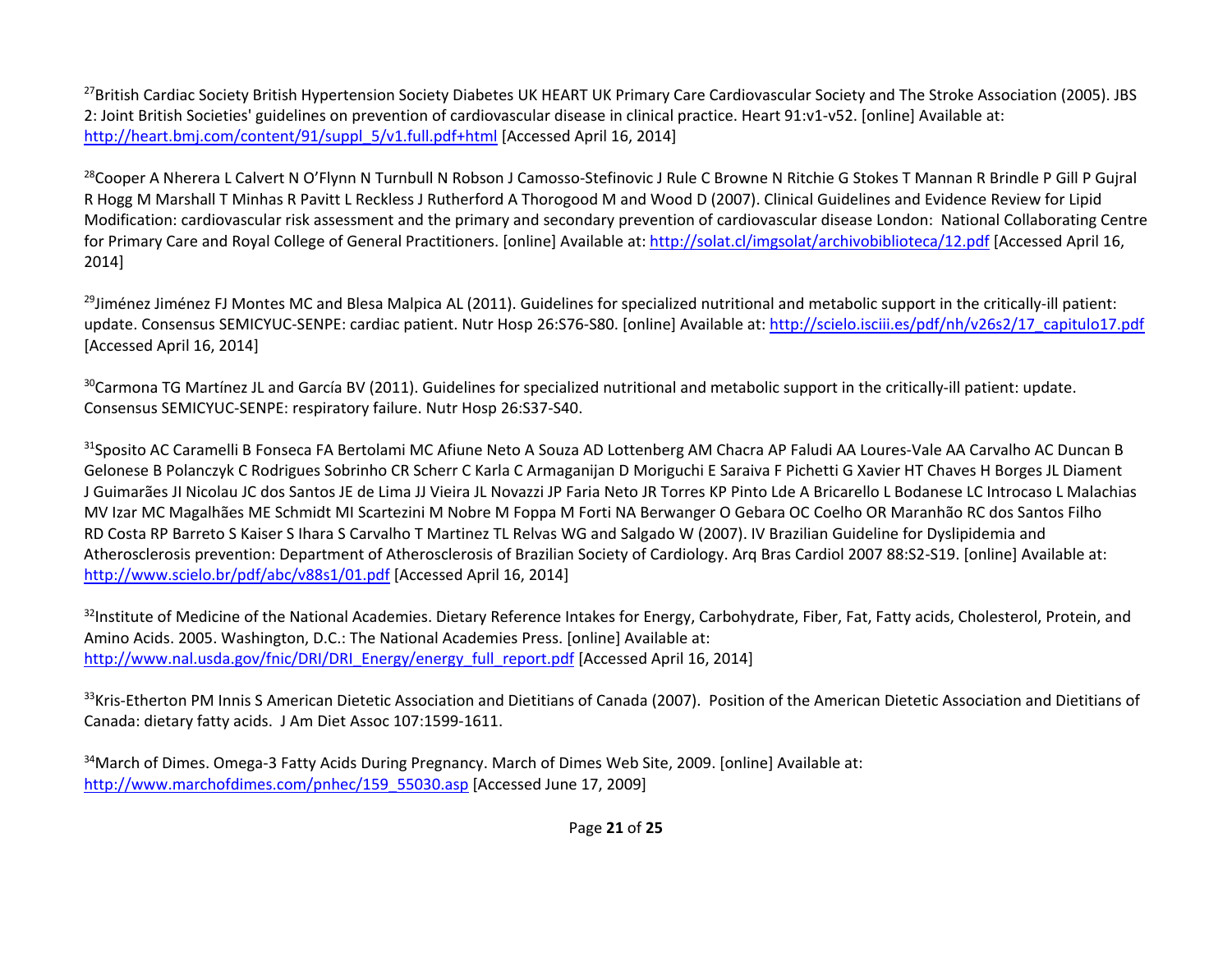<sup>35</sup>National Institutes of Health. National Heart, Lung, and Blood Institute. Third Report of the National Cholesterol Education Program Expert Panel on Detection, Evaluation, and Treatment of High Blood Cholesterol in Adults (Adult Treatment Panel III). 2001. NIH Publication Number 01‐3670. Washington, DC. [online] Available at: http://www.nhlbi.nih.gov/guidelines/cholesterol/atp3full.pdf [Accessed April 16, 2014]

<sup>36</sup>Freeman MP Hibbeln JR Wisner KL Davis JM Mischoulon D Peet M Keck PE Jr Marangell LB Richardson AJ Lake J and Stoll AL (2006). Omega-3 fatty acids: Evidence basis for treatment and future research in psychiatry. J Clin Psychiatry 67:1954‐1967.

 $37$ Kris-Etherton PM Harris WS and Appel LJ for the American Heart Association Nutrition Committee (2002). Fish consumption, fish oil, omega-3 fatty acids, and cardiovascular disease [published correction appears in Circulation 2003;107:512]. Circulation 106:2747–2757.

<sup>38</sup>Mosca L Benjamin EJ Berra K Bezanson JL Dolor RJ Lloyd-Jones DM Newby LK Piña IL Roger VL Shaw LJ Zhao D Beckie TM Bushnell C D'Armiento J Kris-Etherton PM Fang J Ganiats TG Gomes AS Gracia CR Haan CK Jackson EA Judelson DR Kelepouris E Lavie CJ Moore A Nussmeier NA Ofili E Oparil S Ouyang P Pinn VW Sherif K Smith SC Jr Sopko G Chandra‐Strobos N Urbina EM Vaccarino V and Wenger NK (2011). Effectiveness‐based guidelines for the prevention of cardiovascular disease in women‐‐2011 update: <sup>a</sup> guideline from the American Heart Association. Circulation 123:1243‐1262. [online] Available at: http://circ.ahajournals.org/content/123/11/1243.full.pdf [Accessed April 16, 2014]

<sup>39</sup>Smith SC Jr Benjamin EJ Bonow RO Braun LT Creager MA Franklin BA Gibbons RJ Grundy SM Hiratzka LF Jones DW Lloyd-Jones DM Minissian M Mosca L Peterson ED Sacco RL Spertus J Stein JH and Taubert KA (2011). AHA/ACCF secondary prevention and risk reduction therapy for patients with coronary and other atherosclerotic vascular disease: 2011 update: <sup>a</sup> guideline from the American Heart Association and American College of Cardiology Foundation endorsed by the World Heart Federation and the Preventive Cardiovascular Nurses Association. J Am Coll Cardiol 58:2432‐2446. [online] Available at: <u>http://circ.ahajournals.org/content/early/2011/11/01/CIR.0b013e318235eb4d.full.pdf</u> [Accessed April 16, 2014]

<sup>40</sup>U.S. Department of Agriculture and U.S. Department of Health and Human Services. Dietary Guidelines for Americans, 2010. 7th Edition, Washington, DC: U.S. Government Printing Office, December 2010. [online] Available at: http://www.health.gov/dietaryguidelines/dga2010/DietaryGuidelines2010.pdf [Accessed April 16, 2014]

 $^{41}$ Johnston M Landers S Noble L Szucs K and Viehmann L for the Section on Breastfeeding (2012). Breastfeeding and the use of human milk. Pediatrics 129:e827-e841. [online] Available at: http://pediatrics.aappublications.org/content/129/3/e827.full.pdf+html [Accessed April 16, 2014]

 $^{42}$ Minister of National Health and Welfare Canada. Nutrition Recommendations: The Report of the Scientific Review Committee. 1990. Ottawa, Ontario.

<sup>43</sup>Ministry of Health, Labour and Welfare of Japan (2014). Dietary Reference Intakes for Japanese (2015 version). Development Review Committee Report (draft) excerpt. 2014. [online] Available at: http://www.mhlw.go.jp/file/05‐Shingikai‐10901000‐Kenkoukyoku‐Soumuka/0000036557.pdf [Accessed June 30, 2014]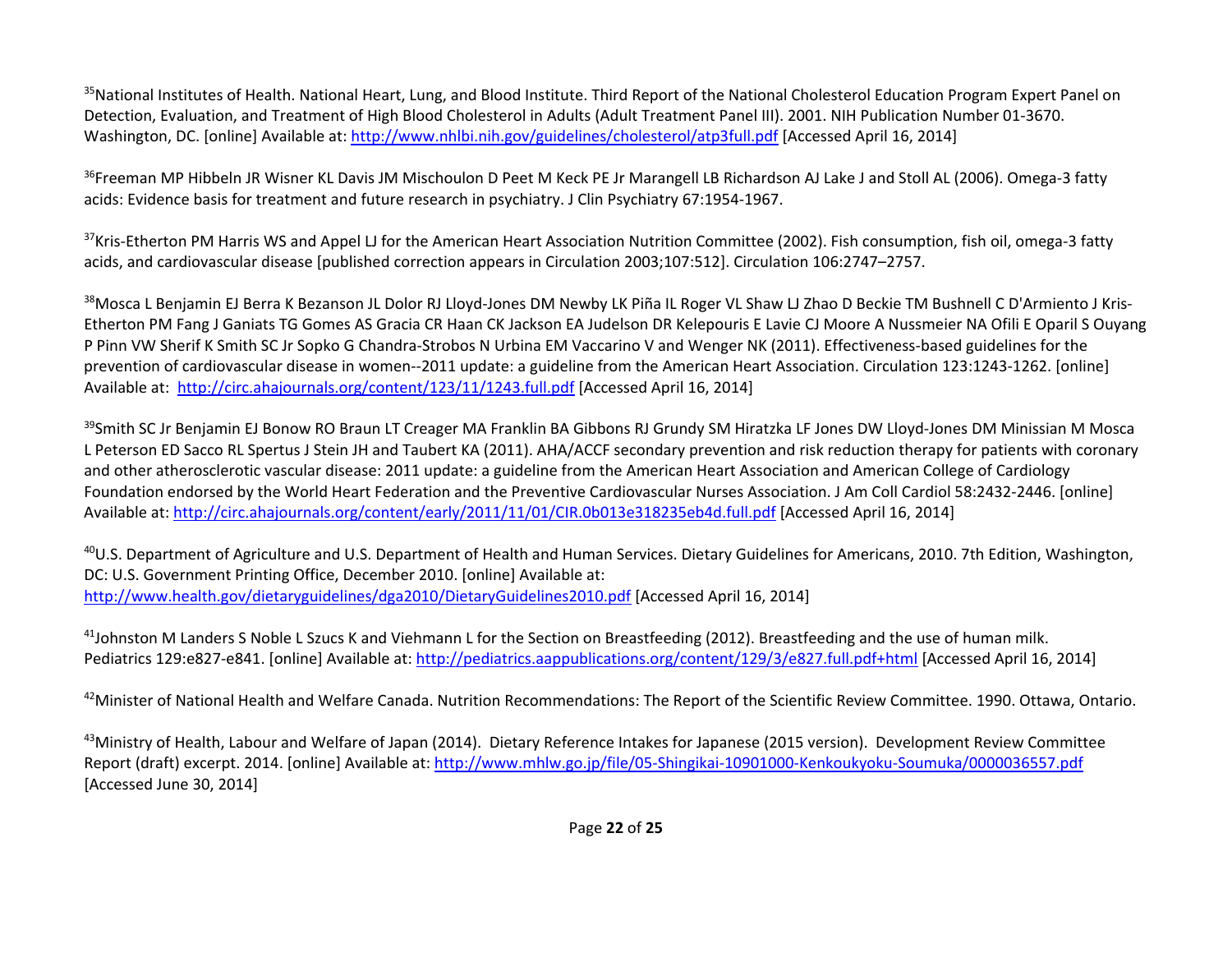<sup>44</sup>Israel Heart Society (2011). Dietary Recommendations to Prevent Cardiovascular Disease. Joint Position Paper on Behalf of the Israel Heart Society and Association of Dietitians and Nutritionists.

<sup>45</sup>Koletzko B Bauer CP Bung P Cremer M Flothkötter M Hellmers C Kersting M Krawinkel M Przyrembel H Rasenack R Schäfer T Vetter K Wahn U Weißenborn A and Wöckel A (2012). [Nutrition in pregnancy ‐ Practice recommendations of the Network "Healthy Start ‐ Young Family Network"]. [Article in German] Dtsch Med Wochenschr 137:1309‐1313.

<sup>46</sup>Ministry of Health, Malaysia (2007). Clinical Practice Guidelines on Management of Acute ST Segment Elevation Myocardial Infarction (STEMI)(2<sup>nd</sup> ed.). MOH/P/PAK/127.07(GU) [online ] Available at: http://www.acadmed.org.my/index.cfm?&menuid=67 [Accessed June 21, 2012]

<sup>47</sup>Ministry of Health, Malysia (2008). Prevention of Cardiovascular Disease in Women (1st ed.). MOH/P/PAK/171.08(GU) [online] Available at: http://www.acadmed.org.my/index.cfm?&menuid=67 [Accessed June 21, 2012]

<sup>48</sup>Ministry of Health, Malaysia (2011). Management of Dyslipidemia (4<sup>th</sup> ed.). MOH/P/PAK/218.11(GU) [online] Available at: http://www.acadmed.org.my/index.cfm?&menuid=67 [Accessed June 21, 2012]

<sup>49</sup>Wang C, Chung M, Lichtenstein A, Balk E, Kupelnick B, DeVine D, Lawrence A, Lau J. Effects of Omega-3 Fatty Acids on Cardiovascular Disease. Evidence Report/Technology Assessment No. 94 (Prepared by Tufts-New England Medical Center Evidence-based Practice Center, under Contract No. 290-02-0022). AHRQ Publication No. 04‐E009‐2. Rockville, MD: Agency for Healthcare Research and Quality. March 2004. [online] Available at: http://archive.ahrq.gov/downloads/pub/evidence/pdf/o3cardio/o3cardio.pdf [Accessed April 16, 2014]

<sup>50</sup>Executive Office of the President. Office of Management and Budget, Washington, D.C. May, 2003

51Miller M Stone NJ Ballantyne C Bittner V Criqui MH Ginsberg HN Goldberg AC Howard WJ Jacobson MS Kris-Etherton PM Lennie TA Levi M Mazzone T and Pennathur S on behalf of the American Heart Association Clinical Lipidology, Thrombosis, and Prevention Committee of the Council on Nutrition, Physical Activity, and Metabolism; Council on Arteriosclerosis, Thrombosis and Vascular Biology; Council on Cardiovascular Nursing; Council on the Kidney in Cardiovascular Disease (2011). Triglycerides and cardiovascular disease: A scientific statement from the American Heart Association. Circulation 123:2292‐2333. [online] Available at: http://circ.ahajournals.org/content/123/20/2292.full.pdf+html [Accessed April 16, 2014]

<sup>52</sup>Italian Ministry of Health. Pregnancy and Lactation. [online] Available at: http://www.salute.gov.it/imgs/C\_17\_pagineAree\_1000\_listaFile\_itemName\_7\_file.pdf [Accessed June 21, 2012]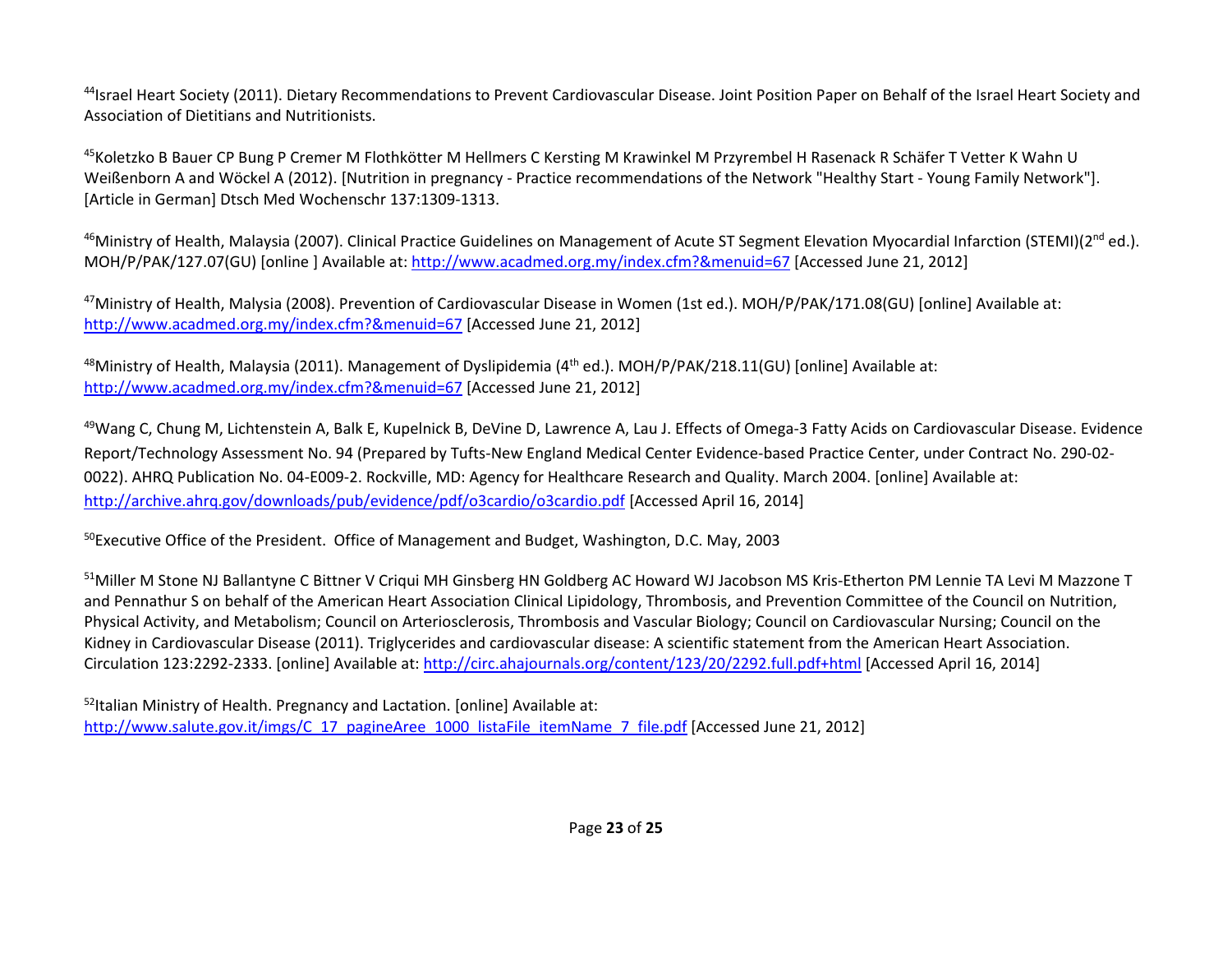<sup>53</sup>American Dietetic Association and Dietitians of Canada (2003). Position of the American Dietetic Association and Dietitians of Canada: Vegetarian diets. J Am Diet Assoc 103:748-65. [online] Available at: http://download.journals.elsevierhealth.com/pdfs/journals/0002-8223/PIIS0002822303002943.pdf [Accessed April 16, 2014]

<sup>54</sup> Irish Heart Foundation Nutrition Guidelines for Heart Health. [online] Available at: http://www.irishheart.ie/media/pub/positionstatements/final\_nutrition\_guidelines2007.pdf [Accessed April 16, 2014]

<sup>55</sup>Evert AB Boucher JL Cypress M Dunbar SA Franz MJ Mayer-Davis EJ Neumiller JJ Nwankwo R Verdi CL Urbanski P and Yancy WS Jr (Epub ahead of print 2013 Oct 9). Nutrition Therapy Recommendations for the Management of Adults With Diabetes. Diabetes Care. [online] Available at: http://care.diabetesjournals.org/content/36/11/3821.long [Accessed October 25, 2013]

<sup>56</sup>Vannice G and Rasmussen H (2014). Position of the academy of nutrition and dietetics: dietary Fatty acids for healthy adults. J Acad Nutr Diet 2014 114:136-153. [online] Available at: <u>http://download.journals.elsevierhealth.com/pdfs/journals/2212-2672/PIIS2212267213016729.pdf</u> [Accessed April 16, 2014]

<sup>57</sup>Koletzko B Bauer CP Bung P Cremer M Flothkötter M Hellmers C Kersting M Krawinkel M Przyrembel H Rasenack R Schäfer T Vetter K Wahn U Weissenborn A and Wöckel A (2013). German National Consensus Recommendations on Nutrition and Lifestyle in Pregnancy by the 'Healthy Start ‐ Young Family Network'. Ann Nutr Metab 63‐311‐322. [online] Available at: http://www.karger.com/Article/Pdf/358398 [Accessed April 16, 2014]

<sup>58</sup>American Heart Association. www.heartcheckmark.org

<sup>59</sup>Dalal JJ Kasliwal RR Dutta AL Sawhney JP Iyengar SS Dani S Desai N Sathyamurthy I Rao D Menon A Dasbiswas A Wander GS Chadha M Hiremath MS Roy DG Gupta V and Shivakadaksham N (2012). Role of omega‐3 ethyl ester concentrate in reducing sudden cardiac death following myocardial infarction and in management of hypertriglyceridemia: an Indian consensus statement. Indian Heart J 64:503‐7. [online] Available at: http://www.ncbi.nlm.nih.gov/pmc/articles/PMC3861206/pdf/main.pdf [Accessed April 16, 2014]

<sup>60</sup>Dębski R Karowicz-Bilińska A Oszukowski P Paszkowski T and Spaczyński M (2014). [Recommendations of the Polish Gynecological Society concerning docosahexaenoic acid supplementation in the prevention of preterm birth]. Ginekol Pol 85:318‐20.

 $^{61}$ Decision of the Customs Union Commission No. 299 dated 28 May, 2010. Uniform sanitary and epidemiological and hygienic requirements for products subject to sanitary and epidemiological supervision (control) (as amended by Decisions of the Customs Union Commission N 341 of 17.08.2010, N 456 of 18.11.2010, No 622 of 7 April 2011 and N 889 of 09.12.2011). [online] Available at: http://ec.europa.eu/food/international/trade/docs/CU\_SPS\_requirements\_customs\_union\_chap2\_1\_en.pdf

<sup>62</sup>Chinese Nutrition Society. Chinese DRIs Handbook. 2013.